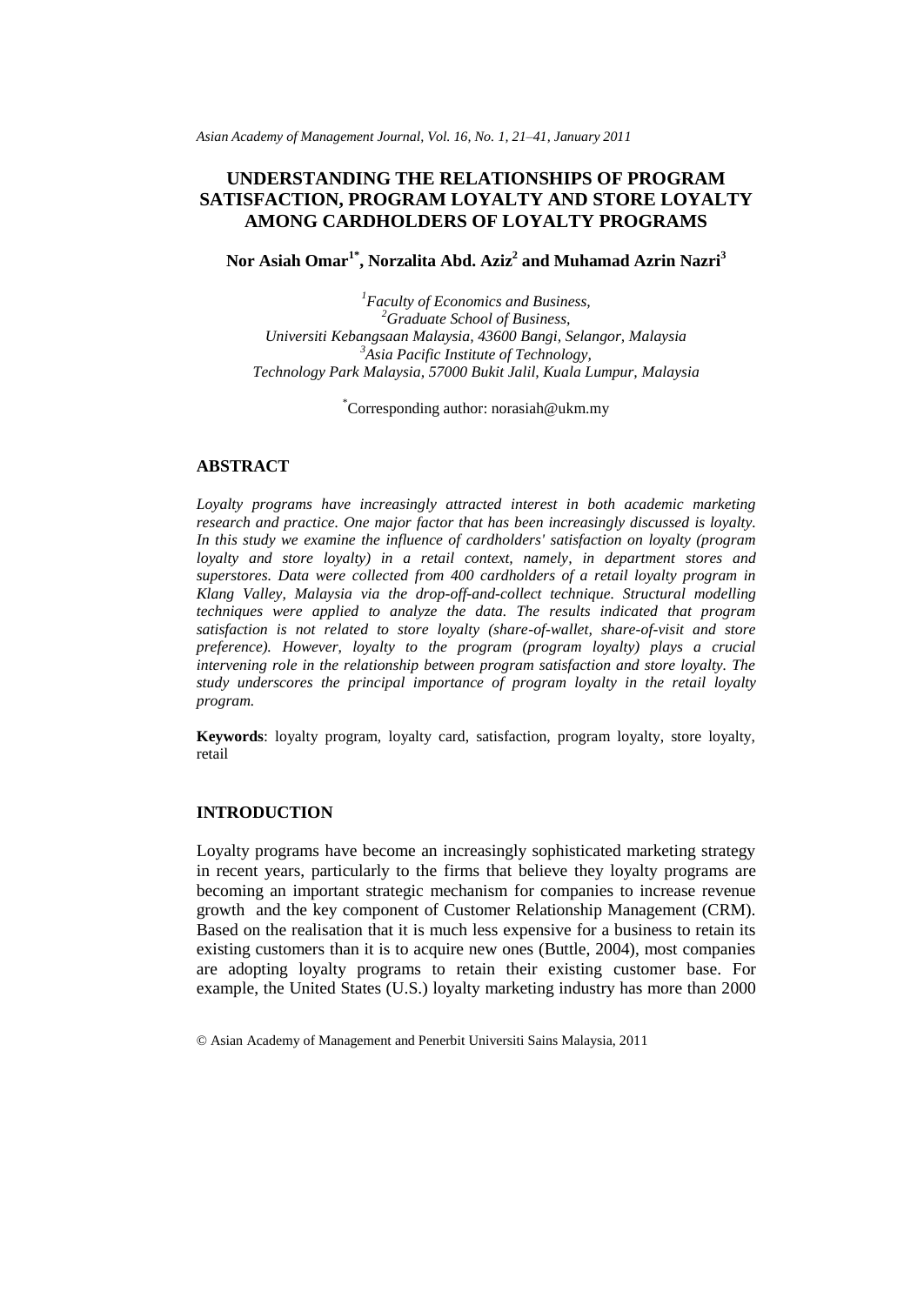loyalty programs and 90% of Americans are enrolled in at least one loyalty program (Berman, 2006). It is reported that members of loyalty programs deliver distinct advantages to a firm such as increased revenue (Bolton, Kannan, & Bramlett, 2000), satisfaction (Stausse, Chojnacki, Decker, & Hoffmann, 2001) and loyalty (Noordhoff, Pauwels, & Odekerken-Schröder, 2004).

The retail environment in Malaysia has undergone a continuous and marked change over the past decade. The rapid expansion of the Malaysian economy over the last ten years (despite the economic crisis of 1997/1998), combined with external economic and social influences, have led to a retail boom in the country, which in turn has encouraged the entry of new players and aggressive approaches by existing retailers such as the introduction of new retail formats and competitive price wars (Ahmed, Ghingold, & Dahari, 2007; Ahmad, Mohd. Nor, Abd. Rahman, Abd. Moen, & Che Wel, 2008). The government is continuously encouraging large foreign retailers, such as department store and superstore operators, to set up operations as part of an effort to boost the tourism industry and to promote Malaysia—and Kuala Lumpur in particular— as shopping paradise. There are around 400 outlets (hypermarkets, supermarkets and superstores) in Malaysia (From Beijing to Budapest, Winning Brands, Winning Formats, 2005/2006). The rise and expansion of retailers in Malaysia has contributed to high competition among retailers, which leads to the growth of loyalty programs as a structured marketing effort used to retain customers. Moreover, the financial crisis in 1997/1998 has made Malaysians more cautious shoppers who are concerned about value for money and who are more focused on buying what is needed. Thus, this change has also encouraged retailers to offer loyalty programs to their customers as a method to deliver value for money and as a tool to build and strengthen relationships with their valued customers. Research by the consulting firm Frost & Sullivan revealed that the loyalty program business in Malaysia is currently worth RM2.4 billion and is projected to grow to RM3.5 billion by 2010 (Ganesan, 2006). According to Steyn, Pitt, Strasheim, Boshoff, and Abratt (2010), loyalty programs have matured in the U.S. and Europe whereas Malaysia and most countries in the Asian Pacific are experiencing a new wave.

Loyalty programs are different from normal sales promotions because they adopt a long-term perspective in shaping customer behaviour. There is also some evidence that devoted members tend to have positive attitudes toward their relationship with the program. A few prior researchers such as Dowling and Uncles (1997) and Yi and Jeon (2003) suggest that customers become loyal to the program rather than to the company or the brand behind the program. The value perception of the loyalty program does not necessarily transform into brand loyalty as customers may derive value from the loyalty program rather than from a product or service (Dowling & Uncles, 1997). Similarly, in the retail sector,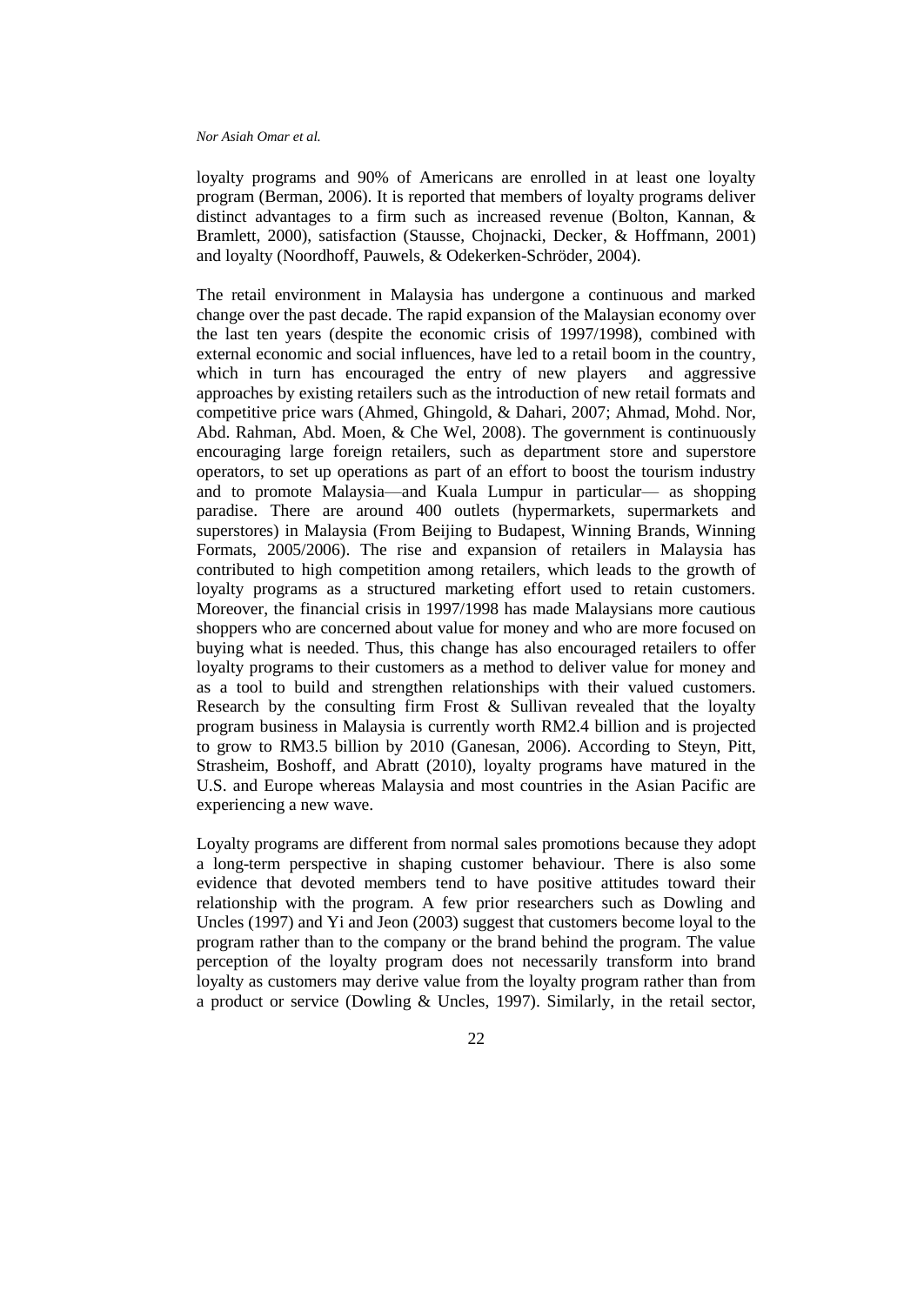Mauri (2003) raises the question of whether cardholders are loyal to their programs if they use the promotional inducements. A recent study by Sunny, Huang, and Chen (2010) of the lodging industry suggests that a loyalty program affects customer loyalty only to the extent that the program provides value to the customer.

The present study draws on Demoulin and Zidda's (2008) conceptual framework of loyalty programs that is based on cardholders' satisfaction with the loyalty program. This study suggests that when cardholders are satisfied with the reward scheme of the loyalty program, they are more loyal towards the store and less price sensitive than unsatisfied cardholders. However, according to several researchers (i.e. Rothschild & Gaidis, 1981; Sunny Hu et al., 2010) the incentive obtained by a loyalty program may induce loyalty to the program (deal loyalty) rather than to the core product or firm. A customer can have loyalty towards more than one alternative, leading to polygamous loyalty. According to Sunny Hu et al. (2010), if polygamous loyalty is a reasonable assumption, then customer loyalty could be classified into program loyalty and brand loyalty. Hence, the objective of this paper is to investigate the extent to which cardholders' satisfaction with loyalty programs affects loyalty.

To carry out this analysis of behavioural loyalty among participants of loyalty programs, we distinguished two aspects of loyalty: loyalty towards the program (program loyalty) and loyalty towards the store (store loyalty). Given the increased importance of cardholder satisfaction, the question that begs our attention is whether improvements in cardholder satisfaction lead to store loyalty directly. Cooley (2002) posits that, although many companies that had adopted customer satisfaction programs saw increasing satisfaction scores, the customers were still leaving their business. In this study we would like to address the issues of whether cardholder's satisfaction with the loyalty program affects store loyalty directly and/or indirectly through program loyalty. We also examine the relationship between program loyalty and store loyalty. We present the loyalty concept in accordance with Dick and Basu (1994), i.e., loyalty is conceptualised in terms of repeated patronage and relative attitude.

# **LITERATURE REVIEW**

# **Satisfaction, Program Loyalty and Store Loyalty**

Satisfaction has often been perceived as the ultimate outcome of all activities carried out during the process of purchase and consumption. Satisfaction has always been described as processes and outcomes that have been identified as a key determinant for loyalty, particularly in the retail context (Bloemer & de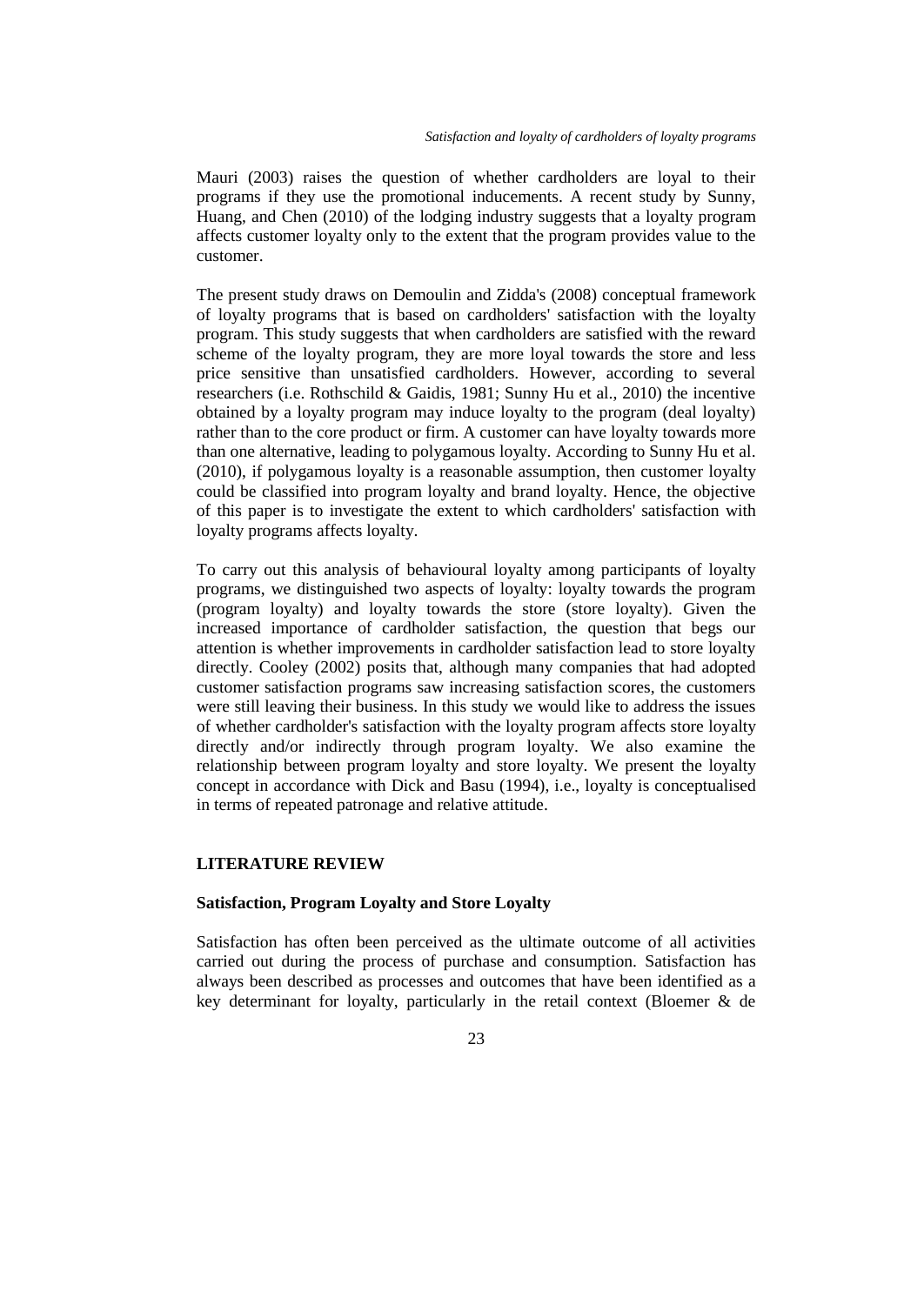Ruyter, 1998). When it comes to satisfaction, consumers may not think about the process aspects and instead may focus solely on the outcome (Parker & Mathews, 2001). A few researchers (e.g. Johnson & Fornell, 1991) suggest that customer satisfaction is the overall evaluation based on the total experience with a good or service over time. Although previous authors have found a diversity of definitions for satisfaction, some common themes can be found.

First, consumer satisfaction is a response (emotion or cognition). For example, Swan and Oliver (1985) describe satisfaction as a specific affective/cognitive post-purchase orientation that focuses on the evaluation of the product in terms of its "performance in use". Second, the response pertains to a level of specificity at product level (Oliver & Swan, 1989), with service (Cronin & Taylor, 1992), with club (Stausse et al., 2001) and with consumption experience (Bearden & Teel, 1983). Third, consumer satisfaction occurs within a specific duration, such as after the choice to purchase, consumption and accumulated experience.

There is increasing recognition that the ultimate objective of customer satisfaction measurements should be customer loyalty (Sivadas & Baker-Prewitt, 2000; Sondoh Jr., Wan Omar, Abdul Wahid, Ismail, & Harun, 2007). Extensive empirical evidence has noted that satisfaction is a major outcome of marketing activity and links the processes of decision-making and consumption with postpurchase phenomena such as attitude change, word-of-mouth, repeat purchase, purchase intention, and brand loyalty (Cronin & Taylor, 1992; Oliver & Swan, 1989). However, a few previous researchers (Bennett & Rundle-Thiele, 2004; Egan, 2000; Mcllroy and Barnett, 2000) suggest that satisfaction is a necessary but not a sufficient condition for loyalty, as even satisfied customers may defect if they believe they can get better value and/or quality elsewhere.

According to Keh and Lee (2006), loyalty programs are designed to enhance loyalty where their effectiveness and relevance become more evident when a certain level of satisfaction threshold is achieved. In Demoulina and Zidda's study (2008), the authors examined the extent of customers' satisfaction with loyalty program and how this affects the effectiveness of a loyalty program in the retail food industry. They found that when cardholders are satisfied with the reward in the program, they are more loyal and less price sensitive. As consumers can have loyalty toward the program rather than toward the store offering the program (Sunny Hu et al., 2010; Yi & Jeon, 2003), we posit that a cardholder's satisfaction with the program leads to program loyalty and store loyalty.

Hence, the following hypotheses are proposed:

 $H_{1a}$ : A cardholder's satisfaction with the loyalty program (PS) has a positive relationship with program loyalty (PL)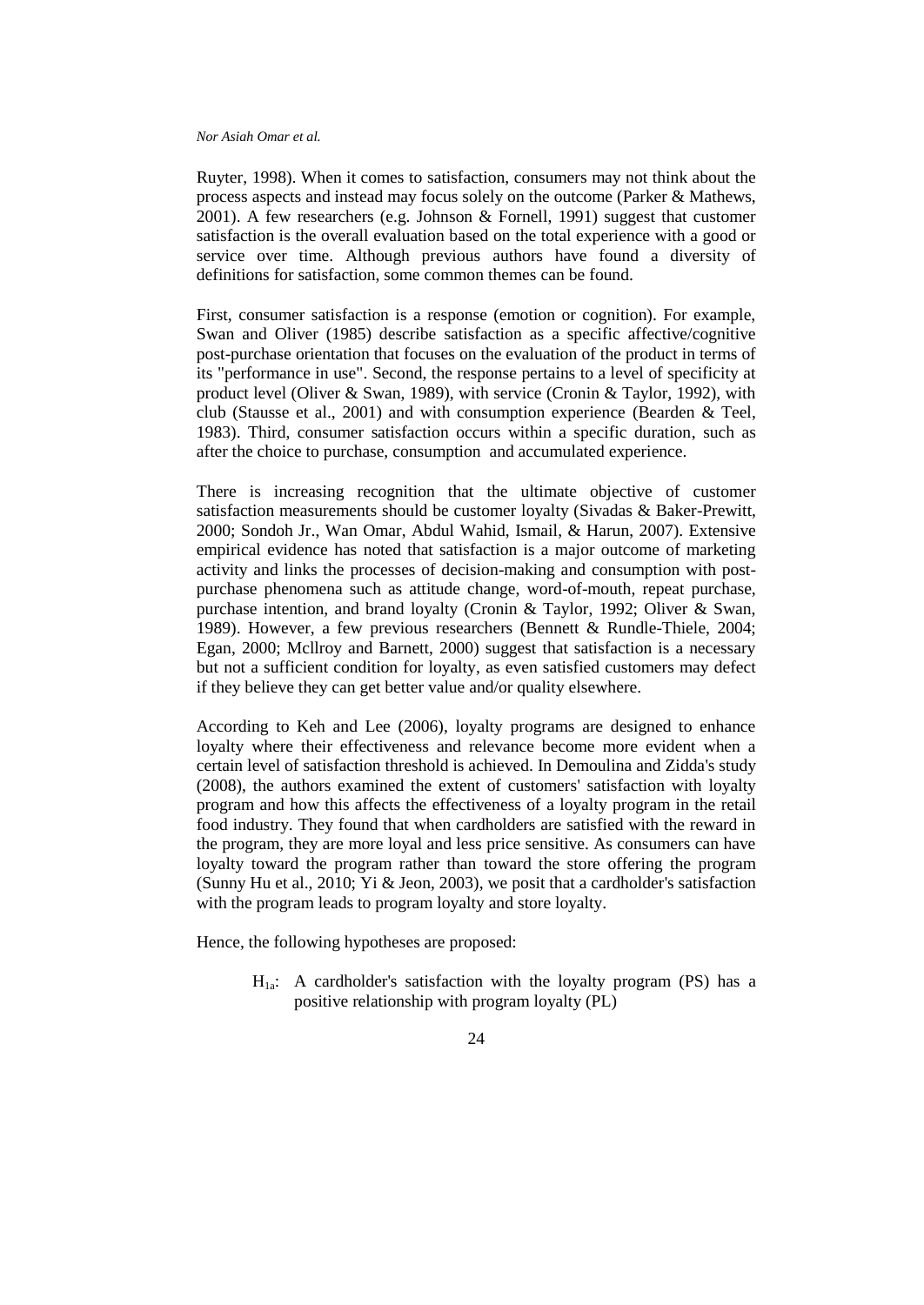- $H_{1b}$ : A cardholder's satisfaction with the loyalty program (PS) leads to larger share-of-wallet for the store (SoW)
- $H<sub>1c</sub>$ : A cardholder's satisfaction with the loyalty program (PS) leads to larger share-of-visit for the store (SoV)
- $H_{1d}$ : A cardholder's satisfaction with the loyalty program (PS) leads to higher preference for the store (SP)

# **Program Loyalty and Store Loyalty**

Loyalty is a primary goal of relationship marketing and is sometimes equated with the relationship-marketing concept itself (Sheth, 1996). Consumers who are considered loyal do much more than merely continue to purchase from a particular firm. According to Harris and Goode (2004), besides buying more, loyal customers reported they would recommend the retailer to others, would shop for a variety of products, would forgive occasional mistakes and would not shop from the competitor. One of the goals of a loyalty program is to achieve a higher level of customer retention, particularly in profitable segments, by providing increased satisfaction and value to certain customers (Bolton et al., 2000). Uncles, Dowling and Hammond (2003) note similar sentiments suggesting that two aims of customer loyalty programs stand out. One is to increase sales revenues by raising purchase/usage levels and increasing the range of products bought from the supplier. A second aim is to maintain the current customer base by building a closer bond between the brand and current customers.

In essence, a loyalty program is also seen as a brand extension aid that encourages card members to buy products they would not normally buy from that provider (Uncles et al., 2003). There is also some evidence that loyalty programs are becoming a potential aspiration of relationship marketing. Customers who participate and use the loyalty program develop a feeling of belongingness and ownership toward the firm (Hart, Smith, Sparks, & Tzokas, 1999). In fact, Chen (2004) suggests the behavioural dimension of loyalty (e.g., repeated participation) is represented through program members' desire to participate in all program functions. It was highlighted that devoted members tend to have positive attitudes toward their relationship with the program rather than toward their relationship with the store. As customers can have loyalty toward more than one alternative, it would be possible to distinguish between program loyalty and store loyalty in the conceptualisation of customer loyalty (Sunny Hu et al., 2010). In the Sunny Hu et al. (2010) study, the authors tested the causal relationship between program loyalty and customer loyalty. The results of their study revealed that program loyalty affects customer loyalty. Similarly, Yi and Jeon (2003) pointed out that loyalty is determined, to a large extent, by program loyalty.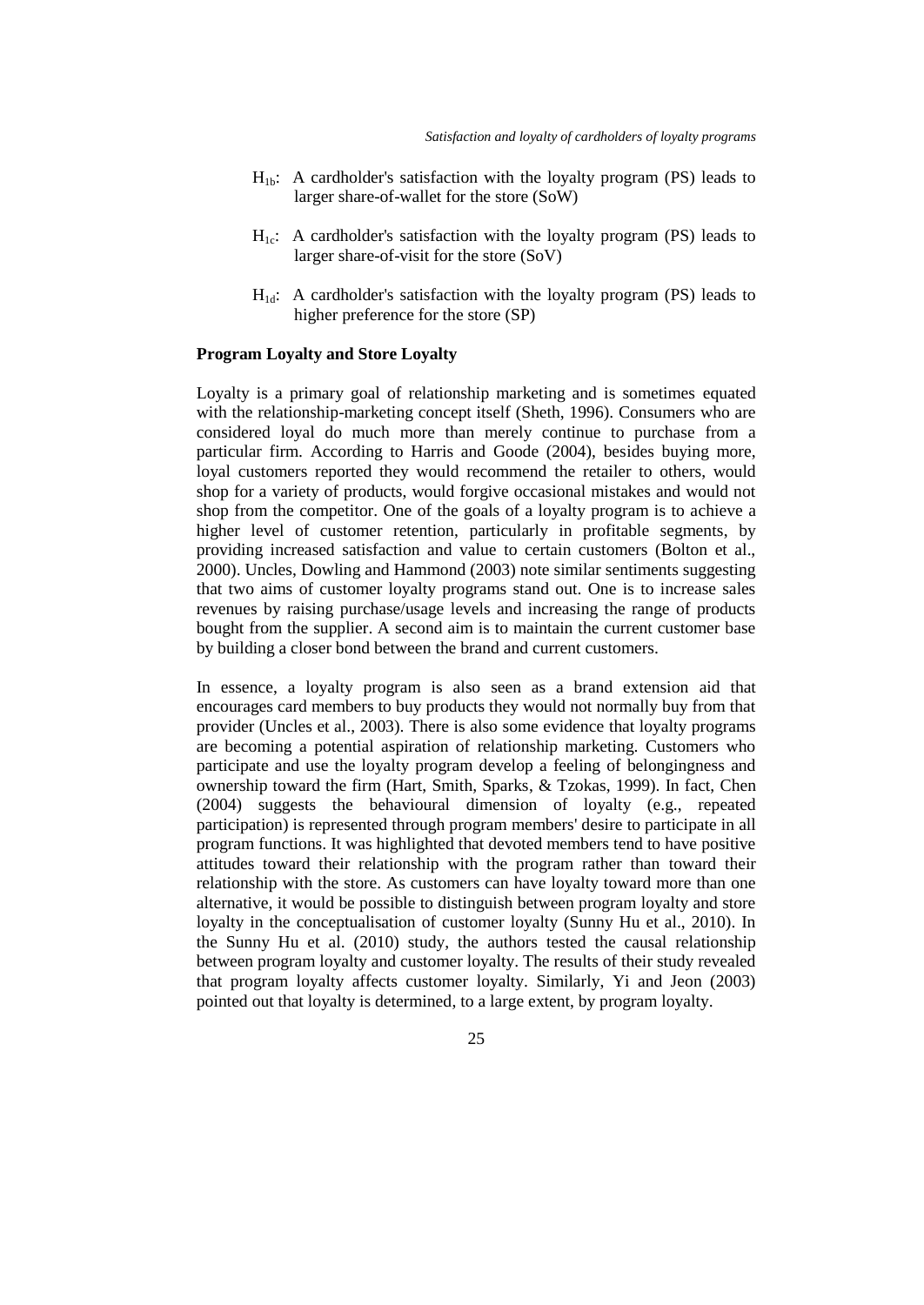Nevertheless, it has also been widely documented that the store that offers loyalty programs to its customers is likely to enjoy the benefits of store loyalty and/or brand loyalty (Noordhoff et al., 2004). Hence, the empirical evidence highlights the need to understand and examine the link between a cardholder's loyalty to the program and store loyalty.

We therefore postulate that:

- $H_{2a}$ : Loyalty to the program (PL) has a positive effect on share-ofwallet for the store (SoW)
- $H_{2b}$ : Loyalty to the program (PL) has a positive effect on share-of-visit for the store (SoV)
- $H_{2c}$ : Loyalty to the program (PL) has a positive effect on preference for the store (SP)

Our conceptual model, based on an extensive and critical literature review, is presented in Figure 1.



First, the proposed model simultaneously examines the relationships of program satisfaction, program loyalty, share-of-wallet, share-of-visit and store preference. The model suggests that the variable of program loyalty is consequent to program satisfaction. Second, we propose that both program satisfaction and program loyalty serve as antecedents to store loyalty (share-of-wallet, share-of-visit and store preference).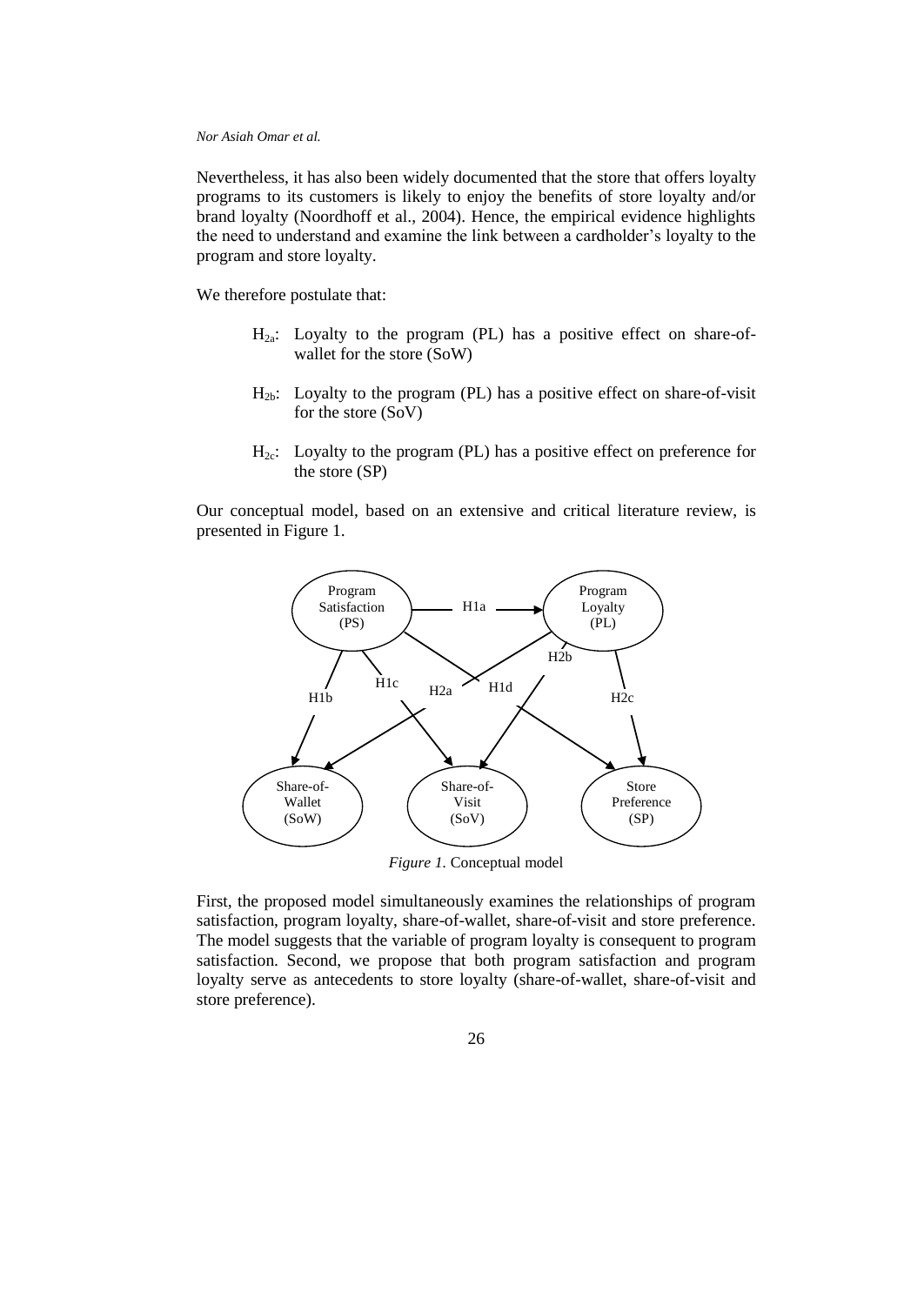## **RESEARCH METHODOLOGY**

## **Sampling Design, Subjects and Procedures**

The data for this study was collected by using self-administered questionnaires distributed via the "drop off and collect" technique. The target population comprised those who live or work within Klang Valley, Malaysia. Klang Valley is where the capital of Malaysia is situated. It was reported that most of the modern retail establishments in Malaysia are located in the Klang Valley (Euromonitor International (Asia) Pte. Ltd., 2001). Using the "drop off and collect" technique, a sample of 400 survey respondents was obtained via the quota sampling technique. This study used gender and age as the key mechanism to control the composition of the sample. The ratio of men to women in the sample was set at 1:3. The decision to use this ratio was based on a few studies which suggested that women make up a significantly larger percentage of purchasers and are more likely to have used a retail loyalty program than any other price reduction methods (Harmon & Hill, 2003; Omar et al., 2007; Vesel & Zabkar, 2009).

In order to ensure that all potential respondents fell within the sampling quota, we selected the sample carefully to ensure that we would not select the participants based on perceived friendliness or other characteristics that might influence the researcher's selection. To avoid such bias, the authors personally contacted the key personnel in several organisations to negotiate access to their staff. They explicitly explained the criteria to the respondents. Upon agreement from the key personnel and before an appointment was set for delivery of the research instrument, the authors requested a list of names of those who were interested in participating. Each respondent was instructed to select a particular department store or superstore loyalty program of which he/she is a member and on which he/she would like to focus in the questionnaire. Overall, 400 out of 460 participants completed the questionnaires, representing a response rate of 87%.

# **Measures**

The survey instrument was a self-administered questionnaire consisting of three sections. Section 1 consisted of questions that frame the respondent's program and store usage. Respondents were asked to consider the loyalty programs they had been a member of for at least a year and to focus on the one they considered their favorite. We specifically chose the respondents with at least a year's membership since it is a sufficiently long period to facilitate quitting from the program in case of disappointment or regret. Moreover, this duration of membership (at least a year) was reported to be sufficient to regard respondents as experienced cardholders, a factor that contributes to the validation of data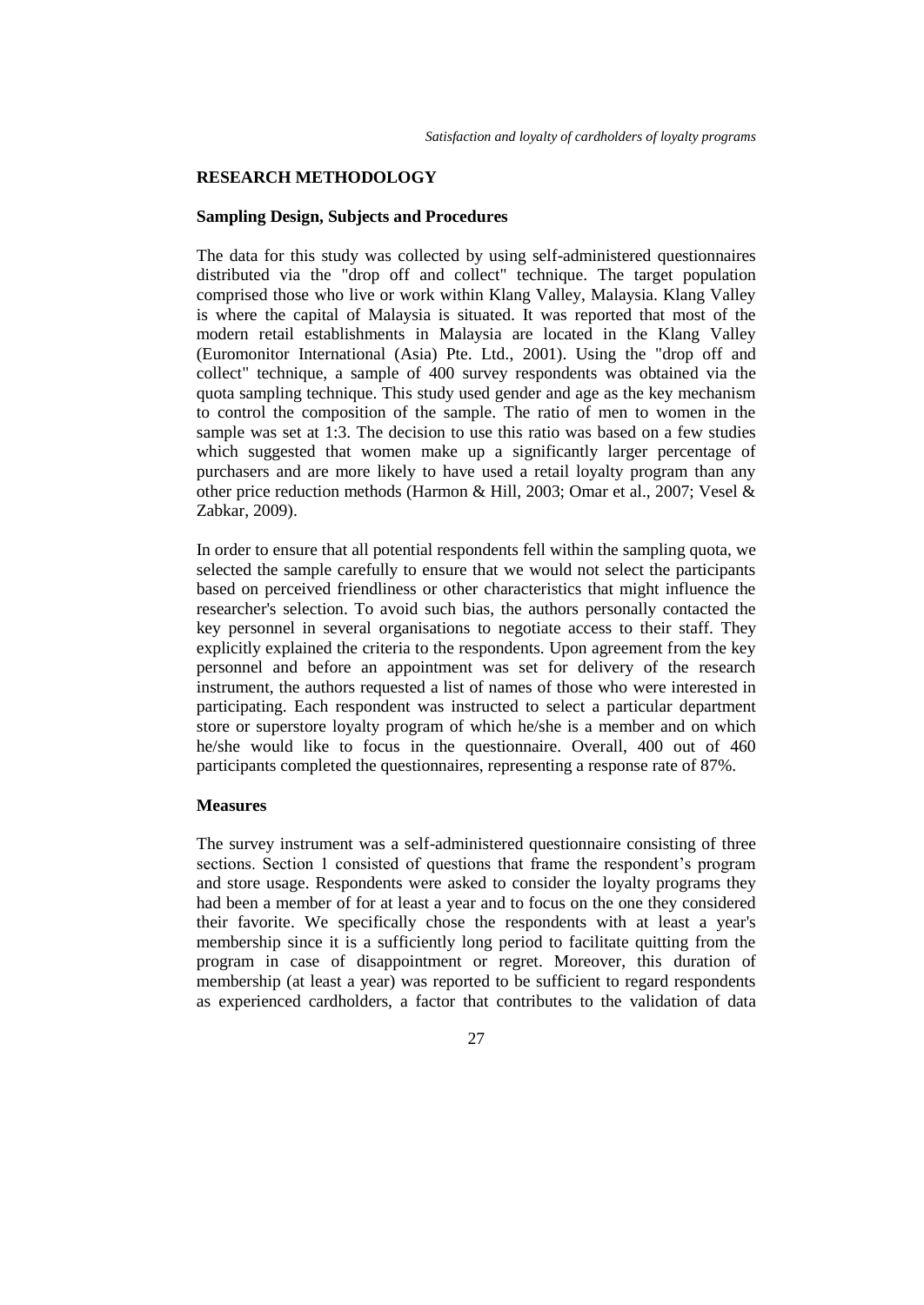(Morais, Dorsch, & Backman, 2004). Section 2 consisted of questions that measured respondents' satisfaction, program loyalty and store loyalty. All of the items in Section 2 of the questionnaire were based on previous literature and were measured on the five-point Likert scale from (1) "strongly disagree" to (5) "strongly agree," except that program satisfaction was measured by 5 semantic differential scales (see Table 2). The Likert scale approach is favoured because it maintains the interval-level scale properties (Allen & Rao, 2000).

We conceptualise program satisfaction as the overall feeling towards the retail loyalty program that respondents chose to focus on in this study. Five semantic differential scales, commonly used in satisfaction studies (Oliver & Swan, 1989), measured overall satisfaction. However, program loyalty measures were operationalised by asking respondents to respond to the five statements related to cardholder attitude and behaviour towards a particular loyalty program. Three items presented in the construct were adapted from Yi and Jeon (2003) and two new items that were appropriate for retail loyalty programs were developed and incorporated in the study. Program loyalty was operationalised as the cardholder's drive to continue and maintain a relationship with a loyalty program accompanied by the cardholder's willingness to make additional efforts.

Finally, we assessed store loyalty based on composites of attitudinal and behavioural measures. The attitudinal aspect of loyalty was measured by respondents' relative attitude toward the store, such as store preference. The behavioural aspects of loyalty were measured by the two behavioural dimensions of number of visits and likelihood of spending at the store. We conceptualised store loyalty as high positive attitudes towards a particular store and repeat purchase behaviour. In accordance with the literature, this study used three measures of store loyalty: two behavioural measures, – share-of-visit and shareof-wallet - and one attitudinal measure – store preference. These statements were adopted and adapted from Dick and Basu (1994), and Yi and Jeon (2003). The statements were measured on a nine-item scale, measured by a five-point Likerttype scale with 1 indicating "strongly disagree" and 5 indicating "strongly agree". Section 3 elicited demographic details of the respondents.

# **RESULTS**

# **Profile of Respondents**

The descriptions of the sample shown in Table 1 indicated that 75% were female and 40% of the respondents had a household income of between RM4000 to RM5999. In terms of age, the highest proportion of respondents fell into the 30 to 39 years of age group. They accounted for 41% of the total number of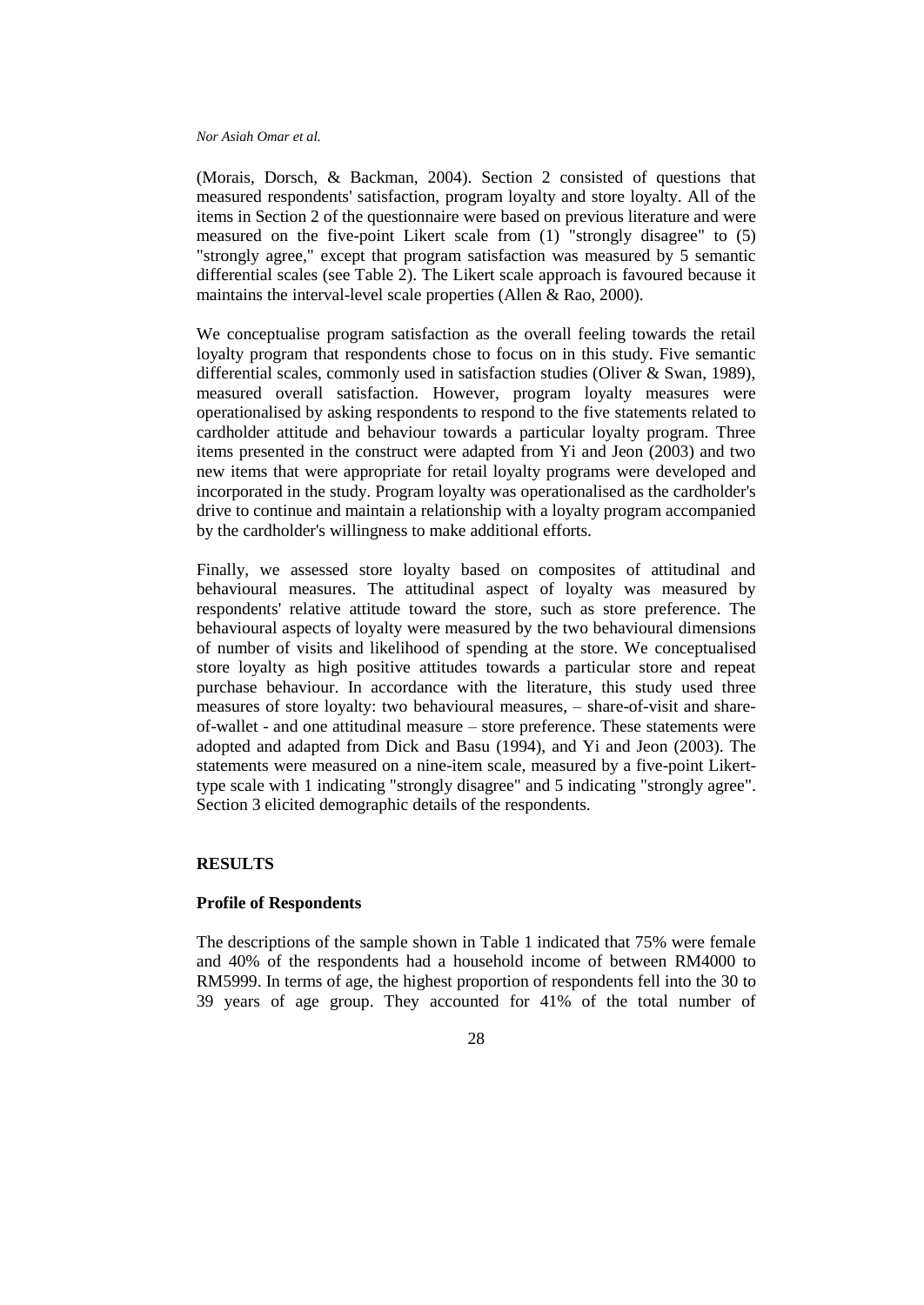respondent. By membership duration, 25% of the respondents were members of the retail loyalty program for two years, while 20% of the respondents had three years membership. The majority of the respondents (51%) were married while 36% were single. In addition, 54% of the respondents used the loyalty program every time they made their purchases and 41% of the respondents participated in more than one loyalty program.

| aп<br>ш |  |
|---------|--|
|         |  |

*Descriptions of the respondents (n=400)*

| Demographic              |                          | Research sample ( $n = 400$ ) |      |
|--------------------------|--------------------------|-------------------------------|------|
| variables                |                          | Number of respondents         | $\%$ |
| <b>Gender</b>            | Male                     | 100                           | 25.0 |
|                          | Female                   | 300                           | 75.0 |
| <b>Marital status</b>    | Single                   | 142                           | 35.5 |
|                          | Married without children | 52                            | 13.0 |
|                          | Married with children    | 202                           | 50.5 |
|                          | Widow/Divorce/Separate   | 5                             | 1.3  |
| Age                      | Less than 20 years old   | $\overline{4}$                | 1.0  |
|                          | 20-29 years old          | 157                           | 39.3 |
|                          | 30-39 years old          | 162                           | 40.5 |
|                          | 40-49 years old          | 55                            | 13.8 |
|                          | 50-59 years old          | 19                            | 4.8  |
|                          | 60 years old and above   | 3                             | 0.8  |
| <b>Ethnic background</b> | Malay                    | 208                           | 52.0 |
|                          | Chinese                  | 128                           | 32.0 |
|                          | Indian                   | 52                            | 13.0 |
|                          | Others                   | 12                            | 3.0  |
| <b>Highest academic</b>  | Primary school or below  | 5                             | 1.3  |
| achievement              | <b>PMR/SRP</b>           | 6                             | 1.5  |
|                          | SPM/STPM                 | 70                            | 17.5 |
|                          | Certificate/Diploma      | 55                            | 14.0 |
|                          | <b>Bachelor Degree</b>   | 142                           | 35.5 |
|                          | Postgraduate Degree      | 75                            | 19.0 |
|                          | Professional             | 47                            | 11.7 |
| <b>Household monthly</b> | less than RM1000         | 32                            | 8.0  |
| income                   | RM1000-RM1999            | 78                            | 19.5 |
|                          | RM2000-3999              | 82                            | 20.5 |
|                          | RM4000-5999              | 160                           | 40.0 |
|                          | RM6000-7999              | 27                            | 6.8  |
|                          | RM8000-9999              | 13                            | 3.3  |
|                          | Above RM10,000           | 8                             | 2.0  |

(*continued*)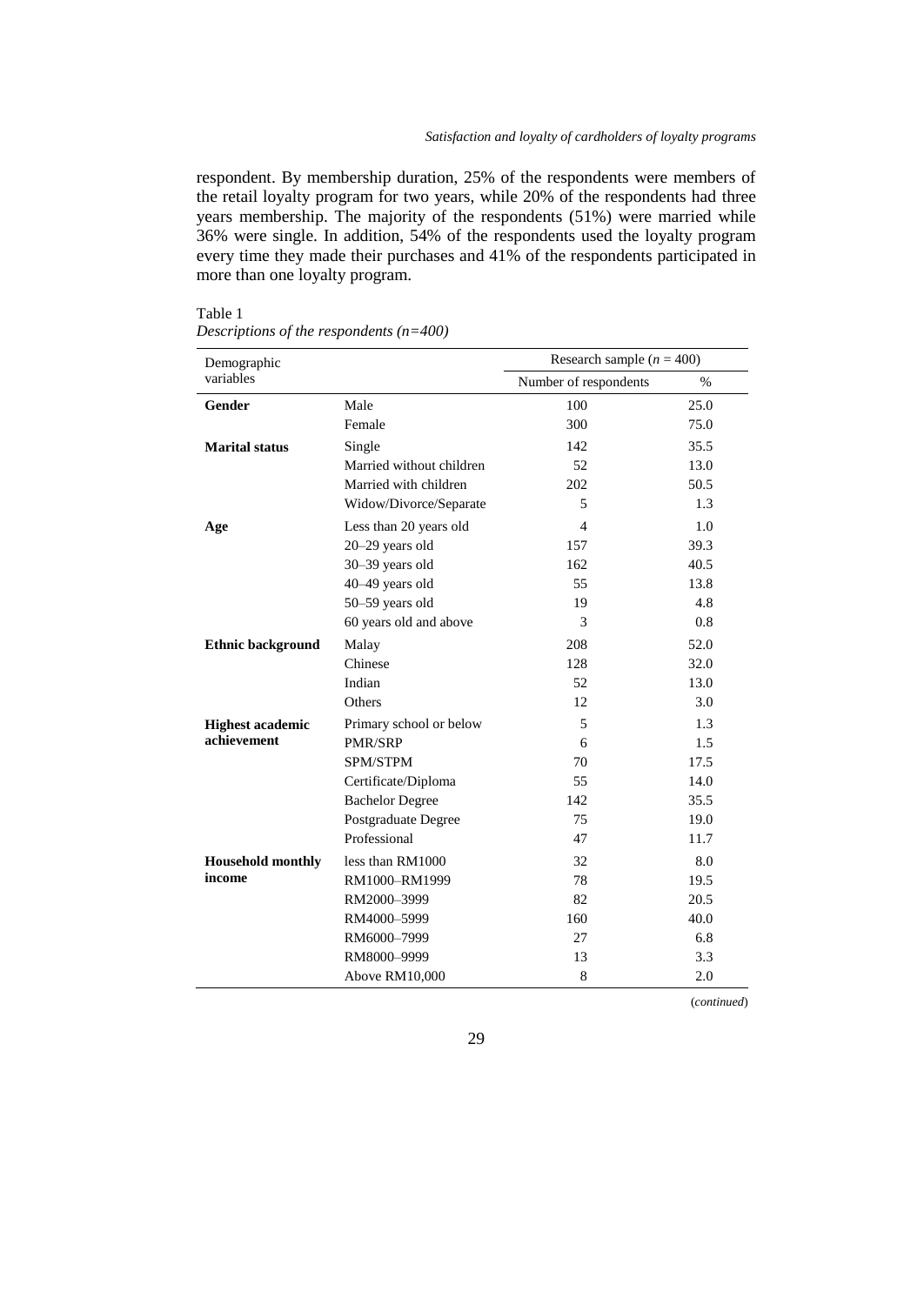|  | Table 1 (continued) |
|--|---------------------|
|--|---------------------|

| Demographic              |                                | Research sample $(n = 400)$ |      |  |
|--------------------------|--------------------------------|-----------------------------|------|--|
| variables                |                                | Number of respondents       | $\%$ |  |
| Work sector              | Private sector                 | 268                         | 67.0 |  |
|                          | Government/Semi-<br>government | 81                          | 20.3 |  |
|                          | Own business                   | 8                           | 2.0  |  |
|                          | Student                        | 30                          | 7.5  |  |
|                          | Not working                    | 4                           | 1.0  |  |
|                          | <b>Others</b>                  | 9                           | 2.3  |  |
| <b>Number of loyalty</b> | 1 retail loyalty card          | 236                         | 59.0 |  |
| program<br>membership    | 2 retail loyalty cards         | 132                         | 33.0 |  |
|                          | 3 retail loyalty cards         | 28                          | 7.0  |  |
|                          | 4 retail loyalty cards         | 4                           | 1.0  |  |

#### **Data Analysis and Results**

A two-step approach was employed; examination of the measurement model was followed by an examination of the structural model used to test the hypothesized relationships (Anderson & Gerbing, 1988). The Structural Equation Modelling (SEM) procedure enabled us to evaluate how well a proposed conceptual model that contains observed variables and unobservable constructs fits the collected data (Bollen, 1989). A confirmatory factor analysis (CFA) was conducted to test the robustness and reliability of the scales via AMOS (Analysis of Moment Structures) and the maximum likelihood estimation technique, to confirm the factor loading of the five constructs (i.e., program satisfaction, program loyalty, share-of-wallet, share-of-visit and store preference) and to assess the model fit. The model adequacy was assessed by the fit indices suggested by Hair, Black, Babin, Anderson, and Tatham (2006). Also, Hair et al. (2006) stated that convergent validity of CFA should be supported by construct reliability and average variance extracted.

Prior to conducting the CFA, the data were tested for normality, linearity, outliers and homoscedasticity as suggested by Hair et al. (2006). Reliability and validity tests are important to standardise the measurement scales, and to demonstrate whether they truly measure what they are supposed to measure. Table 2, presents factor loading, Cronbach's alpha reliability coefficients, composite reliability and average variance extracted for each factor. Cronbach's alpha, which was utilised to test for internal consistency for all dimensions, was above the minimum acceptable score of 0.70 (Gerbing & Anderson, 1988), and ranged from 0.782 to 0.873 (see Table 2). The composite reliability and variance extracted were calculated by using Fornell and Larker's (1981) formula. Composite reliability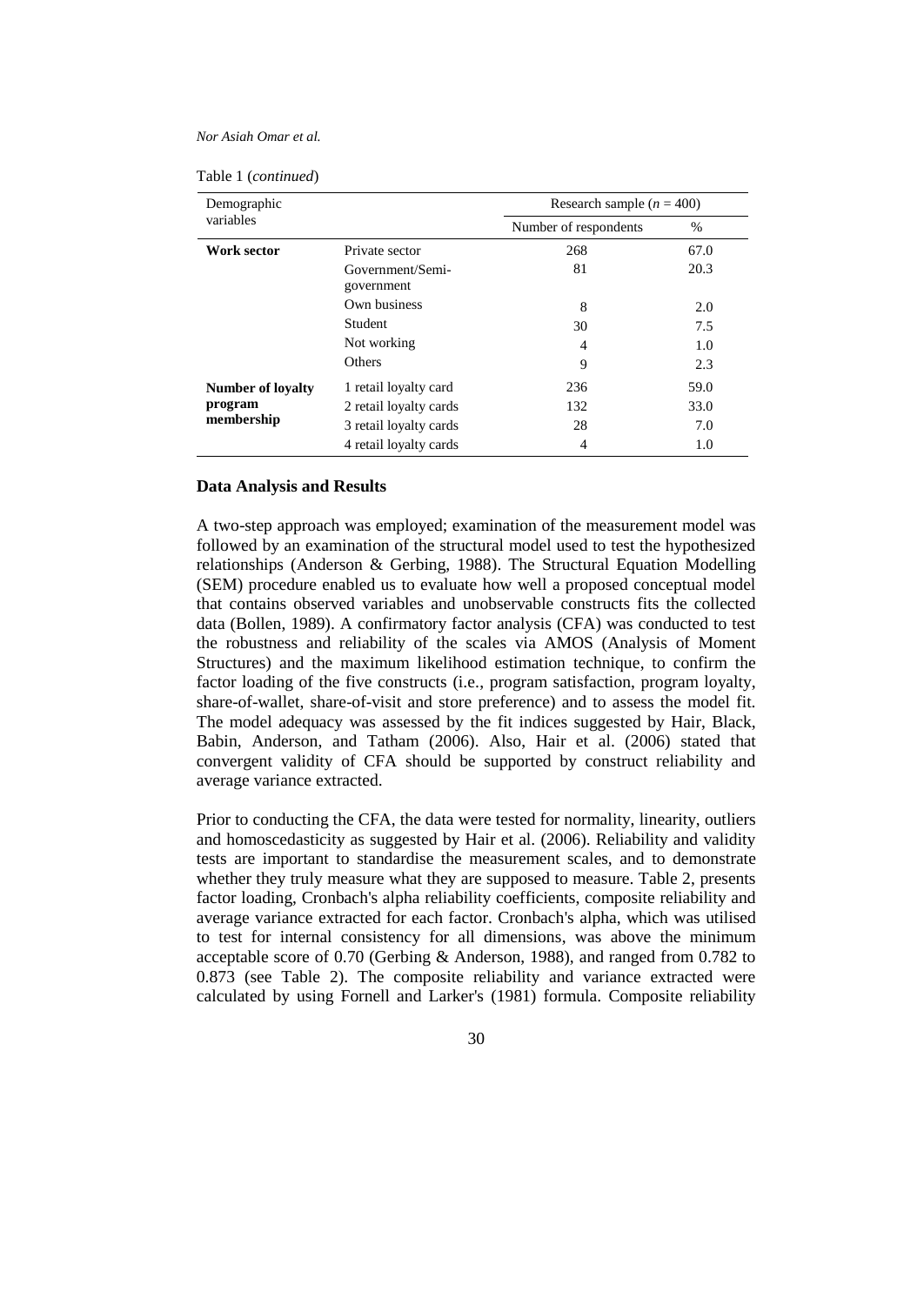should be greater than 0.7 and variance extracted  $(AVE) > 0.5$  to indicate reliable factors (Hair et al., 2006).

The composite reliability and variance extracted for all critical factors greatly exceeded the minimum acceptable values. This indicated that the measures are free from error and therefore yielded very consistent results (Zikmund, 2003). Moreover, the correlations among factors are low to moderate (refer to Table 3). This implies that discriminant validity was attained (Churchill, 1995).

|                                                                                                            |              | Internal |               | Convergent validity |   |            |                                  |                   |                          |                                  |
|------------------------------------------------------------------------------------------------------------|--------------|----------|---------------|---------------------|---|------------|----------------------------------|-------------------|--------------------------|----------------------------------|
| Construct                                                                                                  |              |          |               |                     |   |            | reliability<br>cronbach<br>alpha | Factor<br>loading | Composite<br>reliability | Average<br>variance<br>extracted |
| <b>Program Satisfaction</b>                                                                                |              |          |               |                     |   |            | 0.873                            |                   | 0.920                    | 0.741                            |
| 1. Dissatisfied                                                                                            | $\mathbf{1}$ | 2        | $\mathcal{E}$ | $\overline{4}$      | 5 | Satisfied  |                                  | 0.800             |                          |                                  |
| 2. Unpleasant                                                                                              | 1            | 2        | 3             | $\overline{4}$      | 5 | Pleasant   |                                  | 0.798             |                          |                                  |
| 3. Unfavourable                                                                                            | $\mathbf{1}$ | 2        | 3             | $\overline{4}$      | 5 | Favourable |                                  | 0.813             |                          |                                  |
| 4. Displeased                                                                                              | 1            | 2        | 3             | $\overline{4}$      | 5 | Pleased    |                                  | 0.805             |                          |                                  |
| <b>Program Loyalty</b>                                                                                     |              |          |               |                     |   |            | 0.853                            |                   | 0.908                    | 0.713                            |
| 1. I have a strong preference for this retail loyalty<br>card program.                                     |              |          |               |                     |   |            |                                  | 0.657             |                          |                                  |
| 2. I would recommend my friends to be a member<br>of this retail loyalty card program.                     |              |          |               |                     |   |            |                                  | 0.581             |                          |                                  |
| 3. I would immediately renew my membership with<br>this retail loyalty card once my membership<br>expires. |              |          |               |                     |   |            |                                  | 0.757             |                          |                                  |
| 4. I consistency use this retail loyalty card program<br>every time I make a purchase from the store.      |              |          |               |                     |   |            |                                  | 0.769             |                          |                                  |
| <b>Store Loyalty</b>                                                                                       |              |          |               |                     |   |            |                                  |                   |                          |                                  |
| <b>Store preference</b>                                                                                    |              |          |               |                     |   |            | 0.799                            |                   | 0.864                    | 0.761                            |
| 1. I would recommend this retail store to others.                                                          |              |          |               |                     |   |            |                                  | 0.803             |                          |                                  |
| 2. I have a strong preference for this retail store.                                                       |              |          |               |                     |   |            |                                  | 0.665             |                          |                                  |

Table 2 *Results of CFA for measurement model*

(*continued*)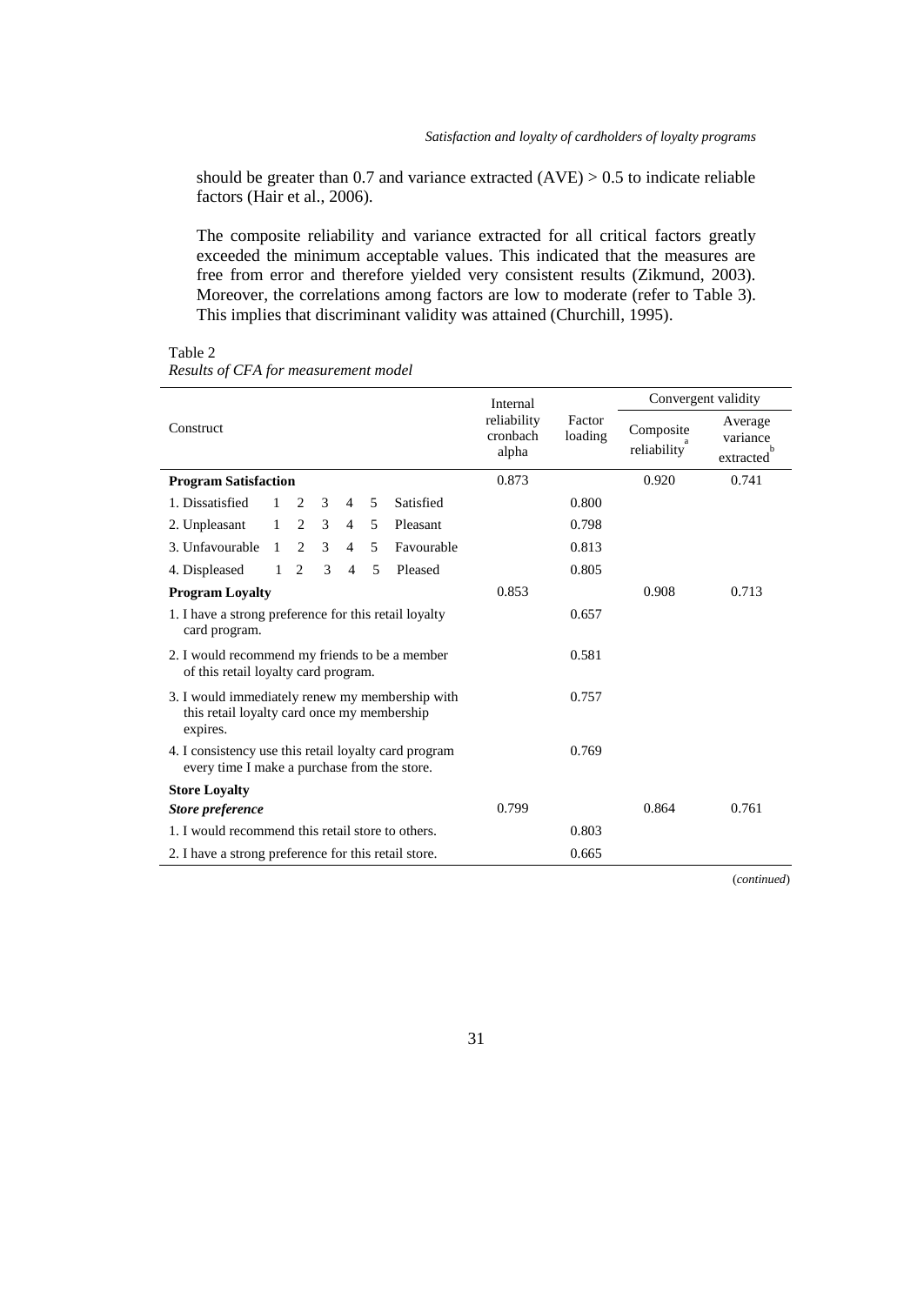## Table 2 (*continued*)

|                                                                                                       | Internal                         |                   | Convergent validity      |                                  |  |
|-------------------------------------------------------------------------------------------------------|----------------------------------|-------------------|--------------------------|----------------------------------|--|
| Construct                                                                                             | reliability<br>cronbach<br>alpha | Factor<br>loading | Composite<br>reliability | Average<br>variance<br>extracted |  |
| Share-of-visit                                                                                        | 0.850                            |                   | 0.892                    | 0.733                            |  |
| 1. I visit this store more frequently than other retail<br>stores.                                    |                                  | 0.766             |                          |                                  |  |
| 2. In the near future, I will surely purchase from this<br>retail store again.                        |                                  | 0.787             |                          |                                  |  |
| 3. I consider I would definitely visit this retail store<br>on my next shopping trip.                 |                                  | 0.788             |                          |                                  |  |
| Share-of-wallet                                                                                       | 0.782                            |                   | 0.806                    | 0.677                            |  |
| 1. I would maintain the same amount of purchase<br>with this retail store.                            |                                  | 0.763             |                          |                                  |  |
| 2. I would continue to purchase from this retail store<br>even if there was slight increase in price. |                                  | 0.861             |                          |                                  |  |

*Note:*   $\ ^{b}\left( \sum$  Standardised Loading)<sup>2</sup>  $\frac{a}{(\sum \text{Standardised Loading})^2}$ ;  $\frac{b}{(\sum \text{Standardised Loading})^2}$ <br>( $\sum \text{Standardised Loading}$ )  $\frac{b}{(\sum \text{Standardised Loading})^2}$   $\frac{1}{(\sum \text{Standardised Loading})^2}$  $a(\Sigma \text{ Standardised Loading})^2$ 

# Table 3

*Discriminant validity of constructs*

| Constructs     | a<br>Mean | <b>SD</b> | (1)        | (2)        | (3)        | (4)        | (5)   |
|----------------|-----------|-----------|------------|------------|------------|------------|-------|
| Program        |           |           |            |            |            |            |       |
| satisfaction   | 3.661     | 0.66      | 0.741      |            |            |            |       |
| Program        |           |           |            |            |            |            |       |
| loyalty        | 3.735     | 0.62      | $0.560***$ | 0.713      |            |            |       |
| Store          |           |           |            |            |            |            |       |
| preference     | 3.691     | 0.73      | $0.503***$ | $0.694***$ | 0.761      |            |       |
| Share-of-visit | 3.625     | 0.73      | $0.392***$ | $0.642***$ | $0.637***$ | 0.733      |       |
| Share-of-      |           |           |            |            |            |            |       |
| wallet         | 4.877     | 1.27      | $0.395***$ | $0.517***$ | $0.534***$ | $0.577***$ | 0.677 |

*Note:* Diagonals represent the average variance extracted while the other entries represent the squared correlations.

a These mean figures are based on each summated scale score divided by the number of items in each scale, for ease of interpretation.

\*\* Correlation is significant at the 0.01 level (2-tailed)

After confirming the measurement model, the structural model was estimated by using AMOS (see Figure 2). The analysis showed an excellent overall fit of the model as indicated by the CFI, NFI, RFI, AGFI and RMSEA values of 0.970, 0.948, 0.934, 0.914 and 0.055, respectively (Table 4). However, the chi-square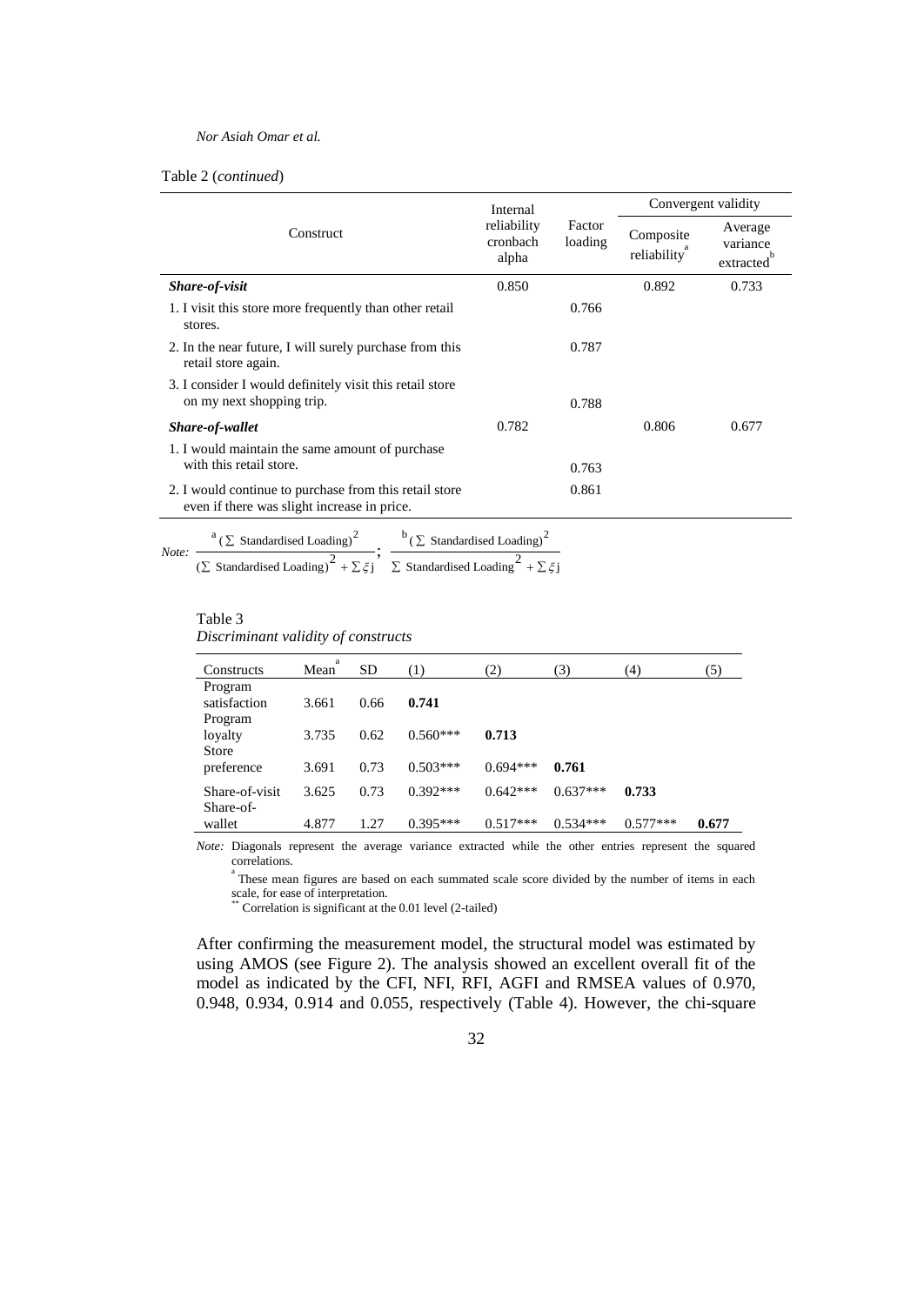statistic was significant ( $\chi$ <sup>2</sup> = 183.412, df = 83, *p* = .00), which is common given the large sample size (Bagozzi & Yi, 1988). A better measure of fit is chi-square over degrees of freedom. This ratio for our model is 2.210, which is within the suggested 3:1 bracket (Chin & Todd, 1995). Thus, the measurement model fits well enough to suggest adequate validity and to warrant a closer look. Given the satisfactory fit of the model, the estimated structural coefficients were then examined to test the 7 hypotheses.



*Figure 2.* Results of the structural model

| 1 apie 4                     |  |
|------------------------------|--|
| Structural model fit indices |  |

 $T = 1 + 4$ 

|               | Criteria | Indicators             |
|---------------|----------|------------------------|
| $\chi^2$ test |          |                        |
| $\chi^2$      | p > .05  | 183.412 ( $p < .001$ ) |
| $\chi^2/df$   | $\lt 5$  | 2.210 (183.412/83)     |
| Fit indices   |          |                        |
| <b>GFI</b>    | > .90    | 0.941                  |
| AGFI          | > .90    | 0.914                  |
| RFI           | > .90    | 0.934                  |
| NFI           | > .90    | 0.948                  |

(*continued*)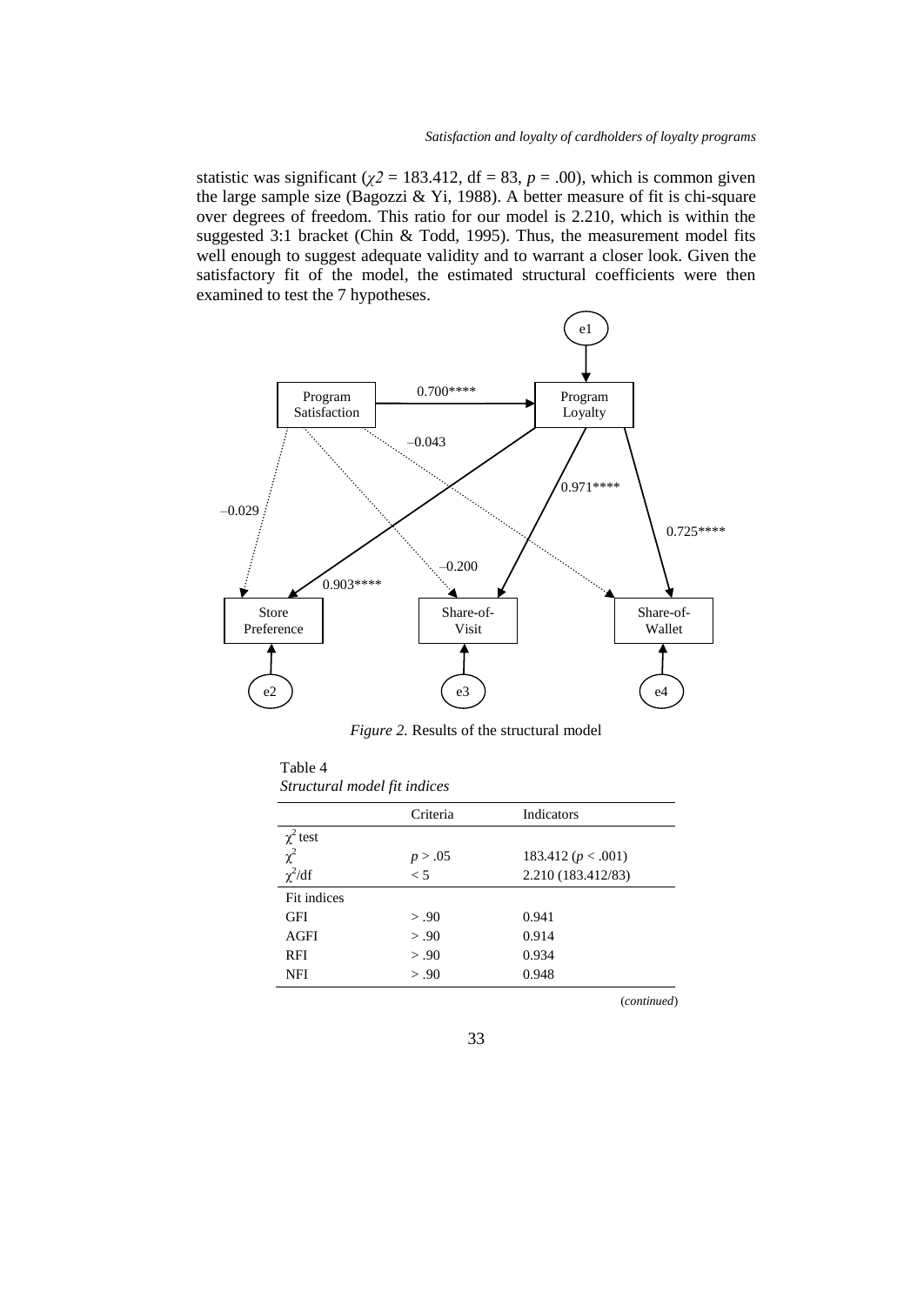| Table 4 (continued) |  |
|---------------------|--|
|---------------------|--|

|                     | Criteria | Indicators |
|---------------------|----------|------------|
| Alternative indices |          |            |
| <b>CFI</b>          | > .95    | 0.970      |
| <b>RMSEA</b>        | < .08    | 0.055      |
| <b>RMR</b>          | $-.05$   | 0.026      |

*Note:* GFI: Goodness Fit Index; AGFI: Adjusted Goodness of Fit Index;

RFI: Relative Fit Index; NFI: Bentler-Bonet Normed Fit Index;

CFI: Comparative Fit Index; RMSEA: Root Mean Square Error of

Approximation; RMR: Retail Management Replenishment

*Source:* Adapted from Hair et al. (2006) and Byrne (2001)

## **The Effect of Program Satisfaction on Program Loyalty**

As predicted in Hypothesis  $1^a$ , program satisfaction had a significant positive influence on program loyalty ( $\gamma$  = .700,  $p < .001$ ). Thus, H<sup>1a</sup> was supported. The result is consistent with the findings of previous studies in the context of loyalty programs (Omar et al., 2007). In other words, when customers are satisfied with a loyalty program, they will become more loyal to the program.

## **The Effect of Program Satisfaction, Program Loyalty on Store Loyalty**

Program satisfaction had no significant positive influence on share-of-wallet (γ = –0.043, *p* > 0.05), share-of-visit (γ = –0.200, *p* > 0.05) and store preference ( $\gamma = -0.029$ ,  $p > 0.05$ ). Therefore, H<sub>1b</sub>, H<sub>1c</sub> and H<sub>1d</sub> were not accepted. This finding, coupled with the finding of a non-significant effect of program satisfaction on share-of-wallet, share-of-visit and store preference in the retail store setting, is surprising because previous studies of loyalty programs (Sunny Hu et al., 2010; Vesel & Zabkar, 2009) suggest a positive relationship between satisfaction and loyalty. This implies that relationship management efforts that are rooted merely in program satisfaction will be largely ineffective. Program satisfaction has no significant influence on store loyalty, probably due to the properties of the research samples as most of the respondents in this study participated in more than one loyalty program (41% of the respondents). Participation in loyalty programs that are close with competitive retailers may make customers more vulnerable, reduce share-of-wallet and customer lifetimes with the focal store (Demoulin & Zidda, 2008; Meyer-Waarden, 2007). Recent studies by Liu and Yang (2009) suggest that the impact of an individual loyalty program may decrease as the marketplace becomes more saturated with competing programs. In this study most of the loyalty programs offered by various stores face competition from rival programs that offer similar benefits and rewards.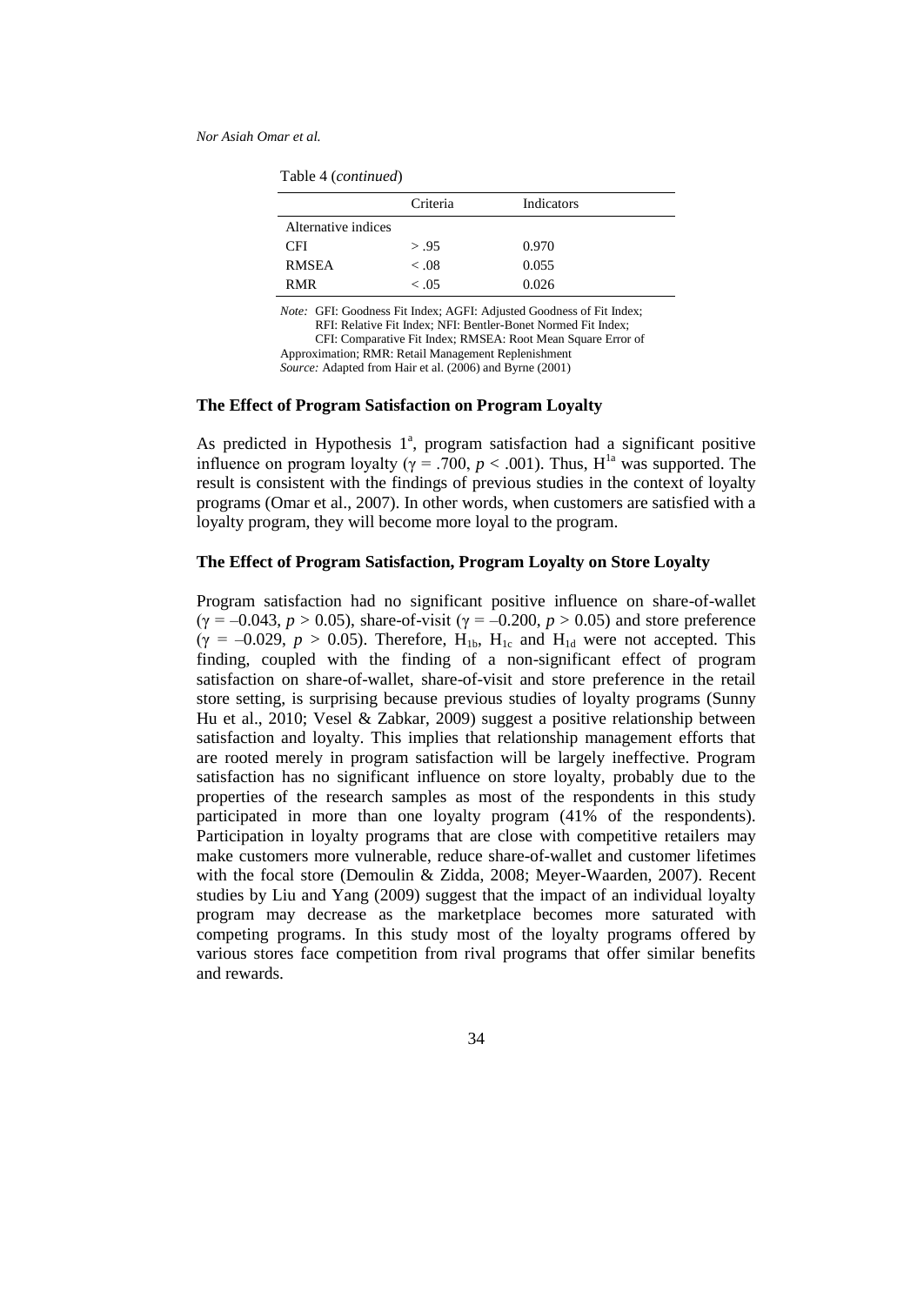The proposed model also conjectured that program loyalty would directly influence share-of-wallet, share-of-visit and store preference  $(H_{2a}, H_{2b}$  and  $H_{2c})$ . Interestingly, the results showed that store preference, share-of-visit and share-ofwallet were all directly influenced by program loyalty ( $\beta$  = 0.903,  $p$  < .001;  $\beta = 0.971$ ,  $p < .001$ ;  $\beta = 0.725$ ,  $p < .001$  respectively), thereby confirming H<sub>2a</sub>,  $H_{2h}$  and  $H_{2c}$ . These results echo the findings of previous studies on the loyalty program context (Sunny Hu et al., 2010; Yi & Jeon, 2003). Thus, when cardholders are loyal to a loyalty program, they are more likely to prefer, visit, and spend more in the store.

The current results also demonstrated that program loyalty (standardised coefficient of 0.971) is the strongest driver of share-of-visit, followed by store preference (standardised coefficient of 0.903) and share-of-wallet (standardised coefficient of 0.725). This implies that program loyalty has the strongest positive influence on share-of-visit. This finding lends support to the notion that program loyalty is one of the important factors in making program members loyal to the store.

# **The Direct Effect, Indirect Effect and Total Effect of Program Satisfaction on Store Loyalty**

Using the standardised path coefficients between constructs, the direct effect and the indirect effect of each construct on store loyalty can be calculated (Table 5). The direct effect of program satisfaction on program loyalty is 0.700. However, there is no direct effect of program satisfaction on share-of-wallet, share-of-visit or store preference. The total effects (direct effect plus indirect effect) of the constructs on share-of-wallet, share-of-visit and store preference can be ranked as follows: program satisfaction (0.510, 0.680 and 0.630 respectively) and program loyalty (0.725, 0.971 and 0.903 respectively). This result is consistent with the argument of previous studies (Rothschild & Gaidis, 1981; Yi & Jeon, 2003) that the rewards offered by the loyalty program may elicit loyalty to the program rather than to the core product.

Table 5

*Direct, indirect and total effects of relationships*

| Path                                    | Direct effect | Indirect effect | Total effect |
|-----------------------------------------|---------------|-----------------|--------------|
| Program Satisfaction – Share-of-Visit   |               | 0.680           | 0.680        |
| Program Satisfaction – Store Preference |               | 0.632           | 0.632        |
| Program Satisfaction - Share-of-Wallet  |               | 0.510           | 0.510        |
| Program Satisfaction – Program Loyalty  | 0.700         |                 | 0.700        |
| Program Loyalty - Share-of-Visit        | 0.971         |                 | 0.971        |
| Program Loyalty - Store Preference      | 0.903         |                 | 0.903        |
| Program Loyalty - Share-of-Wallet       | 0.725         |                 | 0.725        |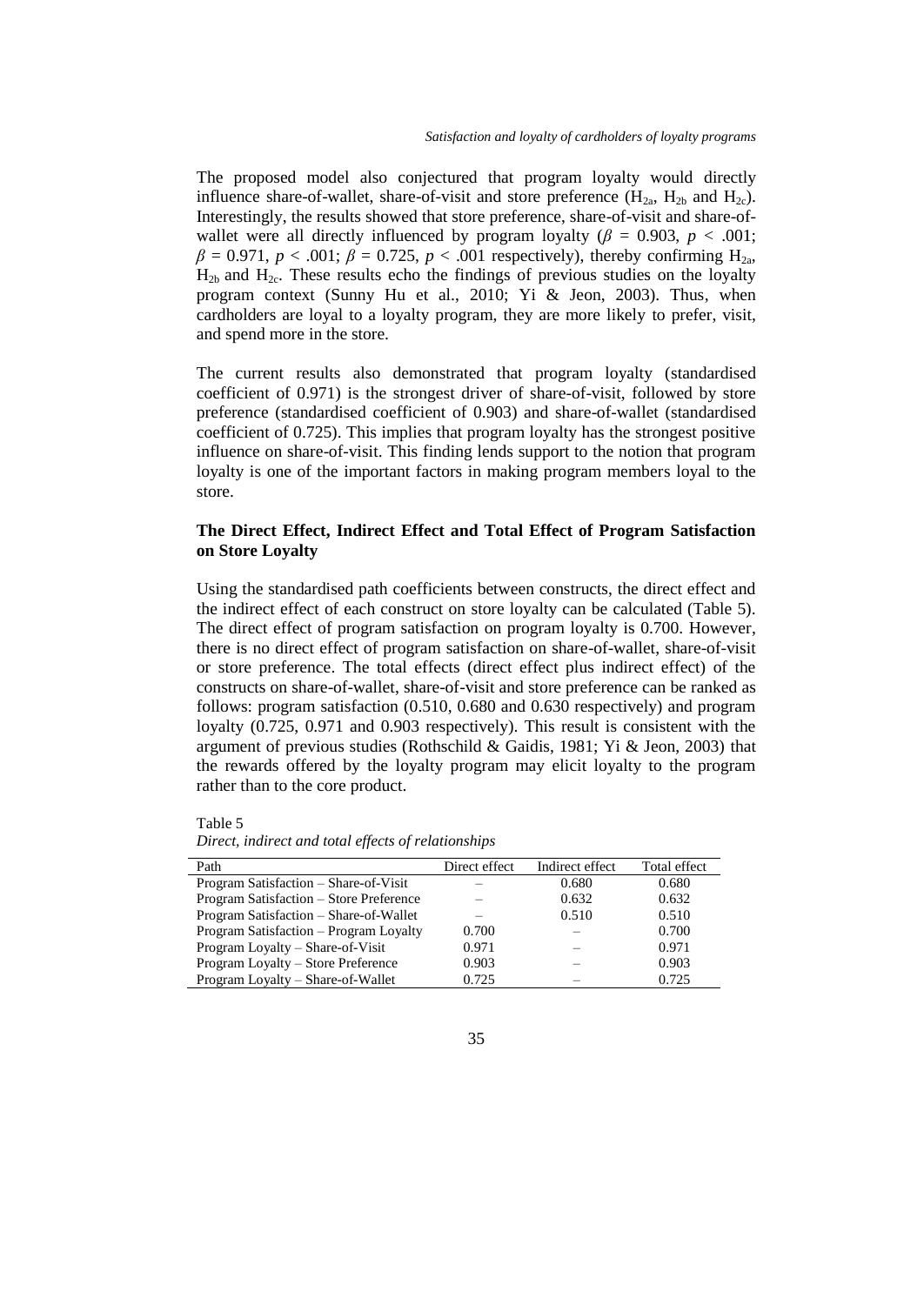These results indicate that program satisfaction is not an influential factor in determining store loyalty (store preference, share-of-visit and share-of-wallet). Hence, program satisfaction has an indirect effect on store loyalty mediated by program loyalty. Although program satisfaction has no direct effect on store loyalty, program satisfaction is still critical in maintaining competitive advantage and program loyalty is still critical in building long-term relationships between stores and customers. In the eyes of today's cardholders it is crucial for retailers to make program members loyal to the program in which they participate. However, program satisfaction, which was frequently found to be a sufficient antecedent for store loyalty (Oliver, 1999; Reichheld & Teal, 1996), was not significantly related to store loyalty. These results indicate that to achieve store loyalty, it is not enough for cardholders to feel satisfied with the loyalty program; rather, they need more than satisfaction. They need loyalty toward and bonding with the program. This is particularly true because it has been noted that one of the reasons for cardholder disloyalty to a store is polygamous behaviour of the program members. That is, customer ownership of multiple cards may eventually cancel out the effects of each individual program (Mägi, 2003). In brief, these findings imply that program providers should explore ways of increasing members' loyalty and bonding towards the program.

# **IMPLICATIONS**

The present study makes both theoretical and practical contributions that suggest several important findings and clear applications for future research. From a theoretical perspective, the present study investigates the behavioural impact of loyalty programs. Specifically, the contribution of this study is the investigation of the development of store loyalty in a loyalty program context by incorporating the antecedents of satisfaction with the program and loyalty to the program. We conceptualise and measure store loyalty as encompassing both behaviours and relative attitudes (Dick & Basu, 1994) (i.e. share-of-visit, share-of-wallet and store preference). Further, we investigated the distinct role of program satisfaction in the dynamics of program loyalty and store loyalty and strengthened the extant literature by examining the impact of program satisfaction and program loyalty in the model.

The current study provides useful insights for managerial action. First, the study reveals that program satisfaction has no direct impact on store loyalty but has an indirect influence through program loyalty, confirming the previous notion of the fundamental role of loyalty to the program in the development of store loyalty in the loyalty program context (Yi & Jeon, 2003). Some also argue that membership in multiple loyalty programs may eventually cancel out the effects of each individual program (Mägi, 2003). Moreover, loyalty programs are designed to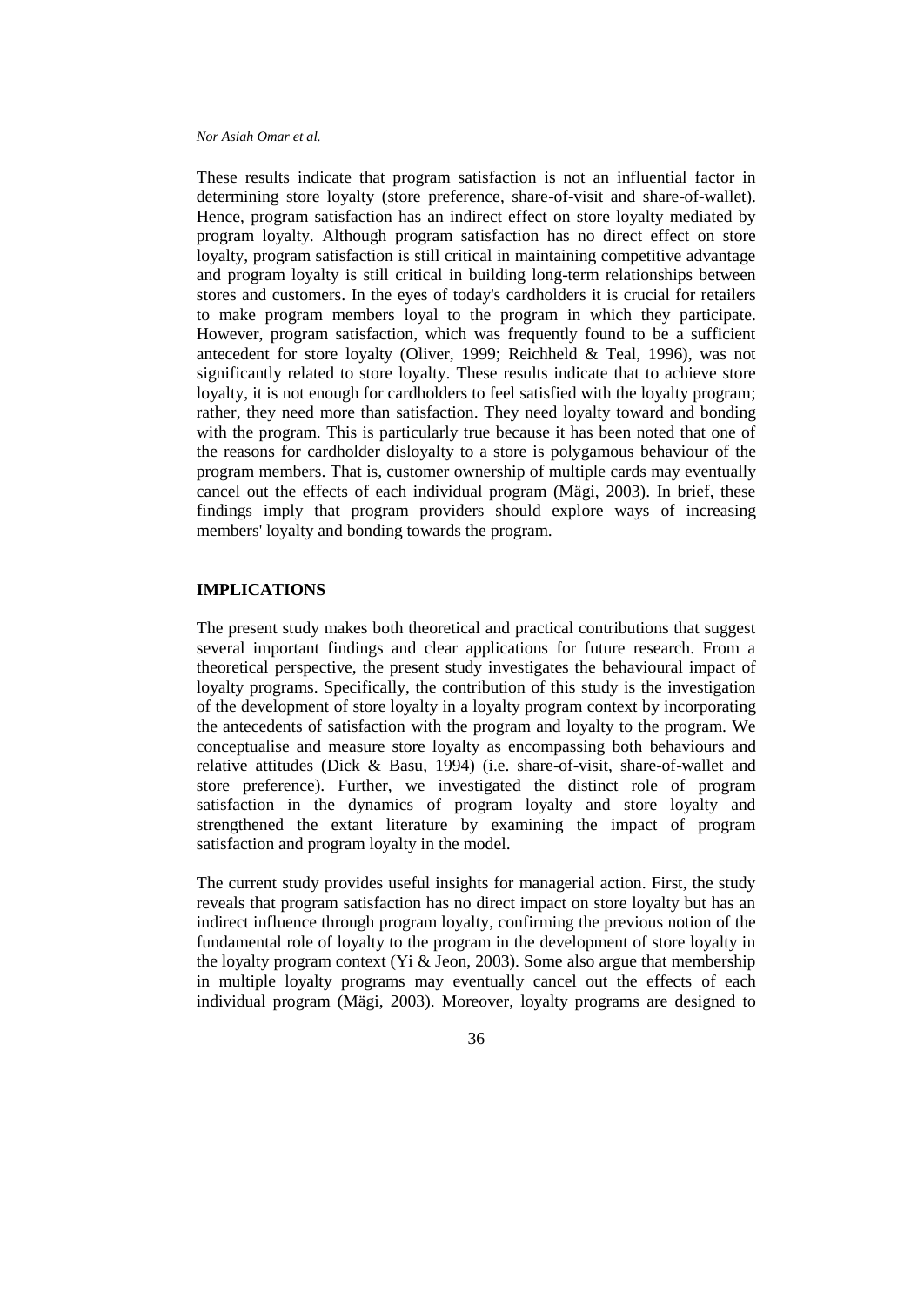create a future orientation and increase switching costs over the long run, which can produce sustained customer loyalty and revenue potential for the firm. Therefore, from program-related factors it is vital for firms to ensure that customers bond with the loyalty program. In fact, Liu and Yang (2009) note that most loyalty programs face competition from rival programs that offer similar benefits and that this induces a customer to enroll in multiple programs. For example, in the retail industry, on average, consumers hold three loyalty program cards (Meyer-Waarden, 2007). Hence, firms need to find ways to build bonds with their cardholders to make them loyal to the store.

Recent research has pointed out that differentiation through nonmonetary benefits such as personalised services or value-added information may offer a useful strategy for differentiating the program in an environment in which competitors' programs are very similar (Mimouni-Chaabane & Volle, 2010). Similarly, a few researchers (i.e. Boedeker, 1997; Smith et al., 2003) suggest that to create a loyalty program, firms need to focus their attention on social "means," or on how one is treated rather than on the economic "outcome". This change in focus allows firms to move away from the conventional wisdom of the 'me-too' approach to building loyalty programs. Furthermore, the psychological barrier regarding customer defection becomes stronger as customers experience a sense of their own exclusivity reinforced by excellent customer service.

Second, in examining the influence of program loyalty toward store loyalty (i.e. share-of-wallet; share-of-visit and store preference), it was found that program loyalty has the most significant impact on share-of-visit and store preference. The results show that program loyalty had about the same loading on both share-ofvisit and store preference  $(\beta = 0.971, p < .001; \beta = 0.903, p < .001)$ , implying that firms should focus on finding ways to enhance the cardholders' bond with the program. When this occurs, customers will have a strong preference and visit the store more often.

# **LIMITATIONS AND FUTURE RESEARCH**

This study has several limitations. First, it relies on a sample drawn from a limited geographical area in Malaysia. The drop-off-and-collect method and the quota sampling techniques may not represent the entire population, and may require replication. This study concerns loyalty programs in the retail sector, specifically superstores and department stores, which limits generalisation of the results. A second limitation concerns this study's cross-sectional research design. Certainly, longitudinal research is required to fully capture the dynamic nature of customer post-consumption evaluation. Obviously, any efforts to use longitudinal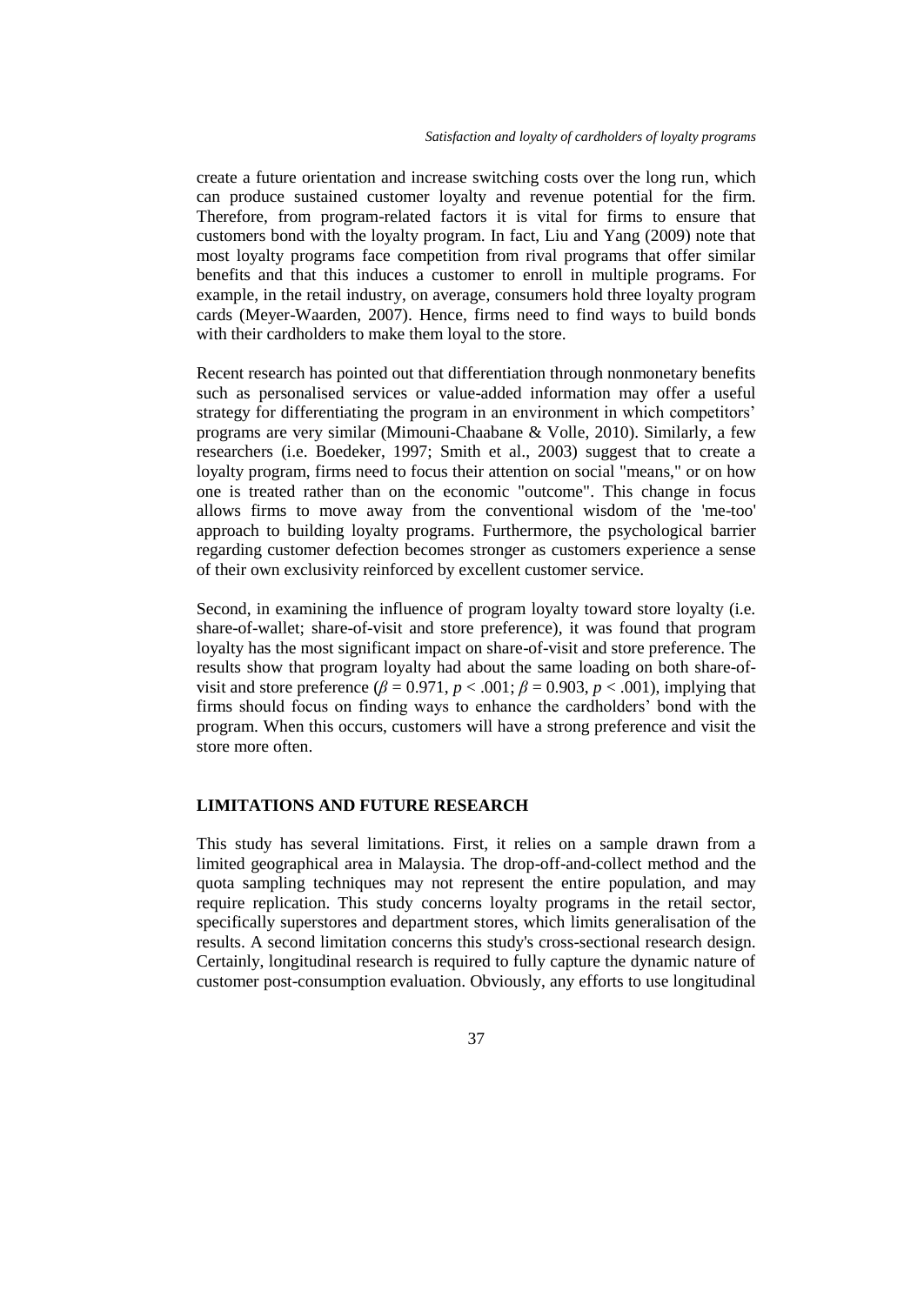design to test the present model would require sustained consumer cooperation over time.

It may be fruitful for future research to replicate and validate all parts of the current model to determine the robustness of the findings. Cross-national and cross-cultural studies are essential to examine the generalisability of the model. This research direction appears to be fertile because many consider loyalty programs to be an important strategy for increasing revenue growth (Young & Stepanek, 2003). Moreover, further studies need to investigate the relationship between program satisfaction and store loyalty. Future research may consider several variables such as competitive loyalty programs (Meyer-Waarden, 2007), fairness (Lacey & Sneath, 2006) and customers' involvement (Keh & Lee, 2006). Customer involvement could be applied in this study by investigating a broader range of retail sectors (e.g., specialty store and hypermarket) and different industries (e.g., airlines and hotels).

# **CONCLUSION**

This paper examines the influence of program satisfaction on program loyalty and store loyalty among retail loyalty program cardholders. This study extends the previous research of Yi and Jeon (2003), taking into account loyalty towards the program. The findings bring to light the mechanism by which the retail loyalty programs operate, specifically the connection between program loyalty and store loyalty. Thus, the current study helps develop a relationship marketing theory, particularly in regards to the loyalty program retention strategy. Developing strategies to gain program loyalty will further assist retailers in making cardholders loyal to the store. Hence, it is vital for retailers to seek means by which they can increase program loyalty among their cardholders.

## **REFERENCES**

- Ahmad, A., Mohd Nor, S., Abd Rahman, I., Abd Moen, J., & Che Wel, C. A. (2008). Small retailers and entrepreneurs' perceptions on the department store development: A Malaysian case study. *International Review of Business Research Papers, 4*(1), 1–10.
- Ahmed, Z. U., Ghingold, M., & Dahari, Z. (2007). Malaysia shopping mall behavior: An exploratory study. *Asia Pacific Journal of Marketing and Logistic, 19*(4), 331–348.
- Allen, D. R., & Roa, T. R. (2000). *Analysis of customer satisfaction data: A comprehensive guide to multivariate statistical analysis in customer satisfaction, loyalty, and service quality research*. Milwaukee, WI: ASQ Quality Press.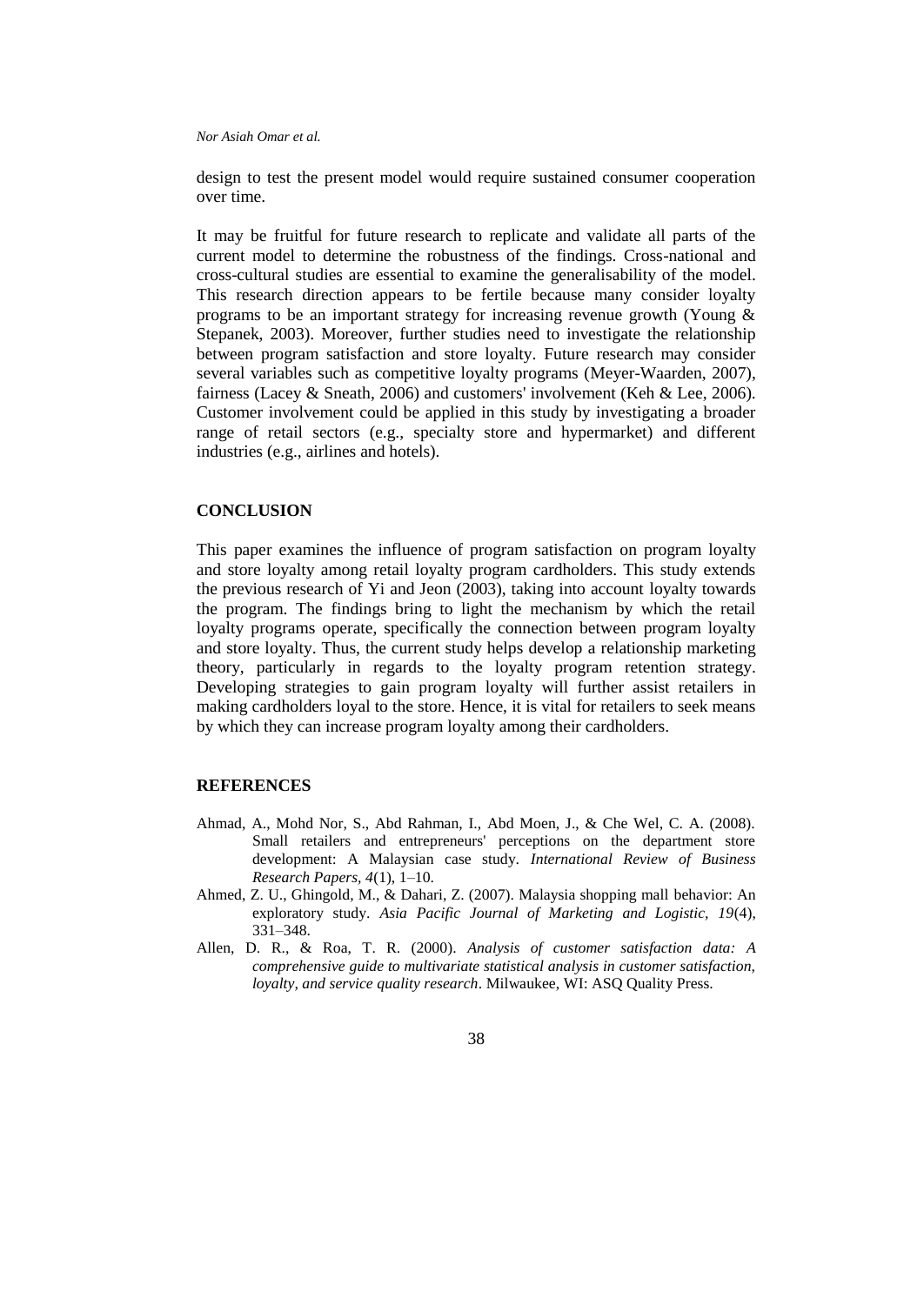- Anderson, J. C., & Gerbing, D. W. (1988). Structural equation modeling in practice: A review and recommended two-step approach. *Psychological Bulletin, 103*, 411–423.
- Bagozzi, R. P., & Yi, Y. (1988). On the evaluation of structural equation models. *Journal of the Academy of Marketing Science, 16*(1), 79–94.
- Bearden, W. O., & Teel, J. E. (1983). Selected determinants of consumer satisfaction and complaint reports. *Journal of Marketing Research, 20*(1), 21–28.
- Bennett, R., & Rundle-Thiele, S. (2005). The brand loyalty life cycle: Implications for marketers. *Journal of Brand Management, 12*(4), 250–263.
- Berman, B. (2006). Developing an effective customer loyalty program. *California Management Review, 49*(1), 123–148.
- Bloemer, J., & de Ruyter, K. (1998). Investigating drivers of bank loyalty: The complex relationship between image, service quality. *International Journal Bank Marketing, 16*(6/7), 276–286.
- Boedeker, M. (1997). Relationship marketing and regular customer cards daily product retailing in Finland. *Marketing Intelligence and Planning, 15*(6), 249–257.
- Bollen, K. A. (1989). *Structural equation with latent variables*. New York, NY: Wiley.
- Bolton, R. N., Kannan, P. K., & Bramlett, M. (2000). Implications of loyalty program membership and service experiences for customer retention and value. *Journal of Academy of Marketing Science, 28*(Winter), 95–108.
- Buttle, F. (2004). *Customer relationship management: Concepts and tools*. UK: Elsevier Butterworth-Heinemann.
- Chen, P.-J. (2004). *Sport club: Understanding fans' loyalty*. Retrieved from http://hotel.unlv.edu/research/htl/pdf/articles/SportClub.pdf
- Chin, W. W., & Todd, P. A. (1995). On the use, usefulness and ease of use of structural equation modeling in MIS research: A note of caution. *MIS Quarterly, 19*(2), 237–246.
- Churchill, G. A. (1995). *Marketing research: Methodological foundations*. Forth Worth, TX: The Dryden Press.
- Cooley, S. (2002). Loyalty strategy development using applied member-cohort segmentation. *Journal of Consumer Marketing, 19*(7), 550–563.
- Cronin, J. J., & Taylor, S. A. (1992). Measuring service quality: A reexamination and extension. *Journal of Marketing, 56*(July), 55–68.
- Demoulin, N. T. M., & Zidda, P. (2008). On the impact of loyalty cards on store loyalty: Does the customers' satisfaction with the reward scheme matters? *Journal of Retailing and Consumer Services, 15*(5), 386–398.
- Dick, A., & Basu, K. (1994). Customer loyalty: toward an integrated conceptual framework. *Journal of Academy of Marketing Science, 22*(2), 99–113.
- Dowling, G. R., & Uncles, M. (1997). Do customer loyalty programs really work? *Sloan Management Review, 38*(4), 71–82.
- Egan, J. (2000). Drivers to relational strategies in retailing. *International Journal of Retail and Distribution Management, 28*(8), 379–386.
- Euromonitor International (Asia) Pte. Ltd. (2001). *Retail trade international Asia: China-Malaysia*. Singapore : Author.
- Fornell, C., & Larcker, D. F. (1981). Evaluating structural equation models with unobservable variables and measurement error. *Journal of Marketing Research, 18*(Feb), 39–50.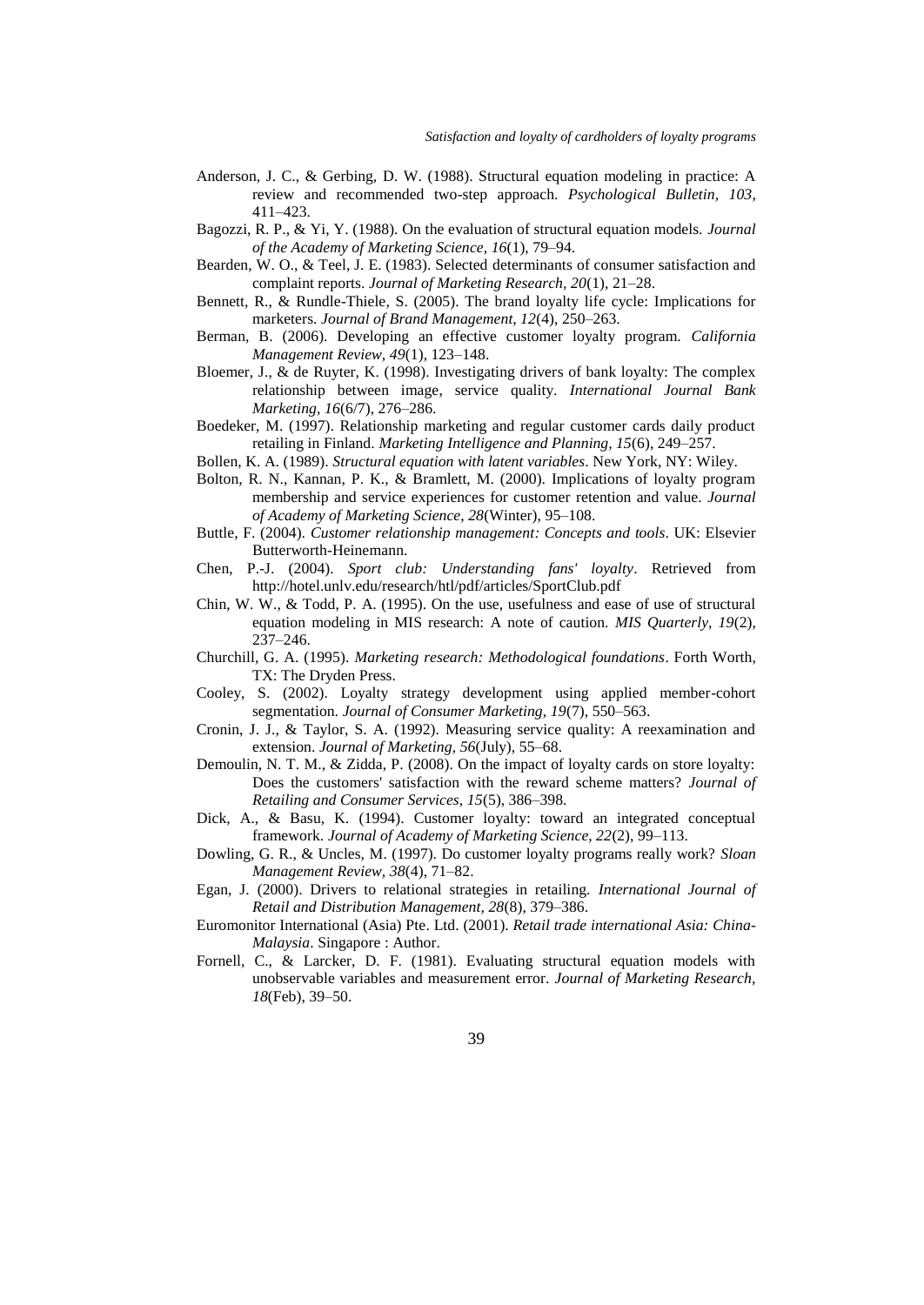Ganesan, V. (2006, May). Rich pickings with loyalty cards*. New Straits Times,* 40.

- Hair, F. J., Black, W. C., Babin, B., Anderson, R. E., & Tatham, R. L. (2006). *Multivariate data analysis*. Upper Saddle River, NJ: Prentice-Hall.
- Harmon, S. K., & Hill, J. C. (2003). Gender and coupon use. *Journal of Product & Brand Management, 12*(3), 166–179.
- Harris, L. C., & Goode, M. M. H. (2004). The four levels of loyalty and the pivotal role of trust: A study of online service dynamics. *Journal of Retailing, 80*(2), 139– 158.
- Hart, S., Smith, A., Sparks, L., & Tzokas, N. (1999). Are loyalty card schemes a manifestation of relationship marketing? *Journal of Marketing Management, 15*, 541–562.
- Johnson, M. D., & Fornell, C. (1991). A framework for comparing customer satisfaction across individuals and product categories. *Journal of Economic Psychology, 12*(2), 267–286.
- Keh, H. T., & Lee, Y. H. (2006). Do reward programs build loyalty for services? The moderating effect of satisfaction on type and timing or rewards. *Journal of Retailing, 82*(2), 127–136.
- Lacey, R., & Sneath, J. Z. (2006). Customer loyalty programs: Are they fair to consumers? *Journal of Consumer Marketing, 23*(7), 458–464.
- Liu, Y., & Yang, R. (2009). Competing loyalty programs: Impacts of market saturation, market share and category expandability. *Journal of Marketing, 73*, 93–108.
- Mägi, A. W. (2003). Share of wallet in retailing: The effects of customer satisfaction, loyalty cards and shopper characteristics. *Journal of Retailing, 79*(2), 97–106.
- Mauri, C. (2003). Card loyalty: A new emerging issue in grocery retailing. *Journal of Retailing and Consumer Services, 10*, 13–25.
- Mcllroy, A., & Barnett, S. (2000). Building customer relationships: Do discount cards work? *Managing Service Quality, 10*(6), 347–355.
- Meyer-Waarden, L. (2007). The effects of loyalty programs on customer lifetime duration and share of wallet. *Journal of Retailing, 83*(2), 223–236.
- Mimouni-Chaabane, A., & Volle, P. (2010). Perceived benefits of loyalty programs: Scale development and implications for relational strategies. *Journal of Business Research, 63*, 32–37.
- Morais, D. B., Dorsch, M. J., & Backman, S. J. (2004). Can tourism providers buy their customers' loyalty? Examining the influence of customer-provider investments on loyalty. *Journal of Travel Research, 42*(February), 235–243.
- Noordhoff, C., Pauwels, P., & Odekerken-Schröder, G. (2004). The effect of customer card programs: A comparative study in Singapore and The Netherlands. *International Journal of Service Industry Management, 15*(4), 351–364.
- Oliver, R. L. (1999). Whence consumer loyalty. *Journal of Marketing, 63*, 33–44.
- Oliver, R. L., & Swan, J. E. (1989). Consumer perceptions of interpersonal equity and satisfaction in transactions: A field survey approach. *Journal of Marketing, 53*(2), 21–35.
- Omar, N. A., Musa, R., & Nazri, M. A. (2007). Program perceived value and program satisfaction influences on store loyalty: Insight from retail loyalty program. *Gadjah Mada International Journal of Business, 9*(3), 355–378.
- Parker, C., & Mathews, B. P. (2001). Customer satisfaction: Contrasting academic and consumer interpretations. *Marketing Intelligence and Planning, 19*(1), 38–44.